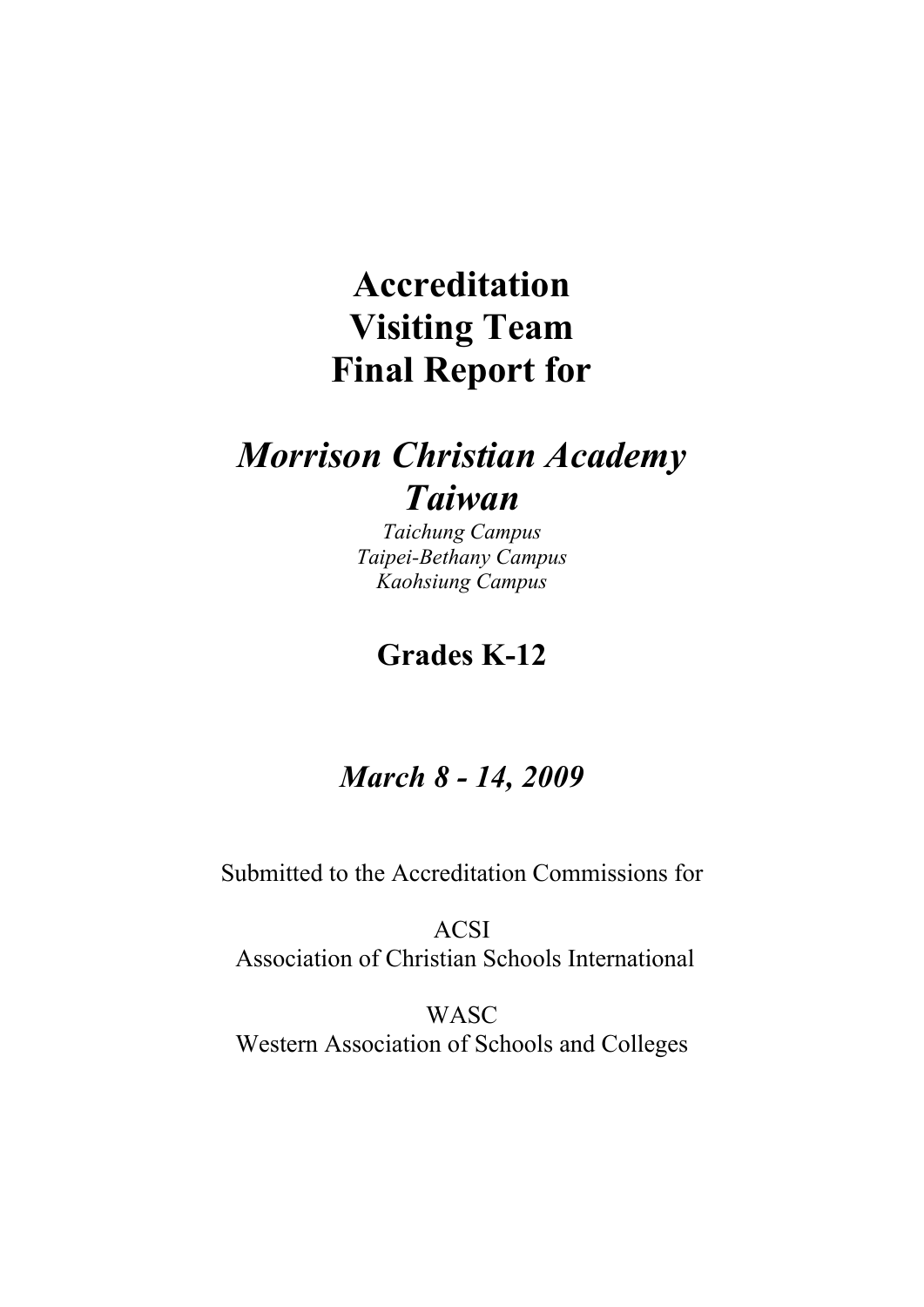# **Accreditation Visiting Team Final Report for** *Morrison Christian Academy*

## **Introduction**

#### **School Information**

|                            | School Name   Morrison Christian Academy |                         |                     |
|----------------------------|------------------------------------------|-------------------------|---------------------|
| Address                    | 136-1 Shui Nan Road                      |                         |                     |
| City, State, Zip           | Taichung 406                             | Country                 | Taiwan, ROC         |
| Administrator   Tim McGill |                                          |                         |                     |
| Phone                      | $(886-4)$ 2297-3927,                     | Fax                     | $(886-4)$ 2292-1174 |
| Email                      | megillt@mea.org.tw                       |                         |                     |
| Grades Offered             | $K-12$                                   | Grades to be Accredited | $K-12$              |
| Year Founded               | 1952                                     | Enrollment              | 830                 |

#### **Accreditation Team Information**

|                               | Chairman   Dale Phillips        |
|-------------------------------|---------------------------------|
|                               | Dates of Visit March 8-14, 2009 |
| Joint Accreditation ACSI/WASC |                                 |

The self-study used is the 2008 edition of the *Accreditation by School Progress: ACSI/WASC Version Manual*, published by ACSI. The appropriate subsections of the self-study were mailed to the committee members in advance of the visit. The school and its staff made available to the visiting committee all of the necessary information and documents. The following report represents the combined insights of the visiting committee. The committee wishes to express their gratitude for the generous reception and hospitality they received at the school. It was greatly appreciated.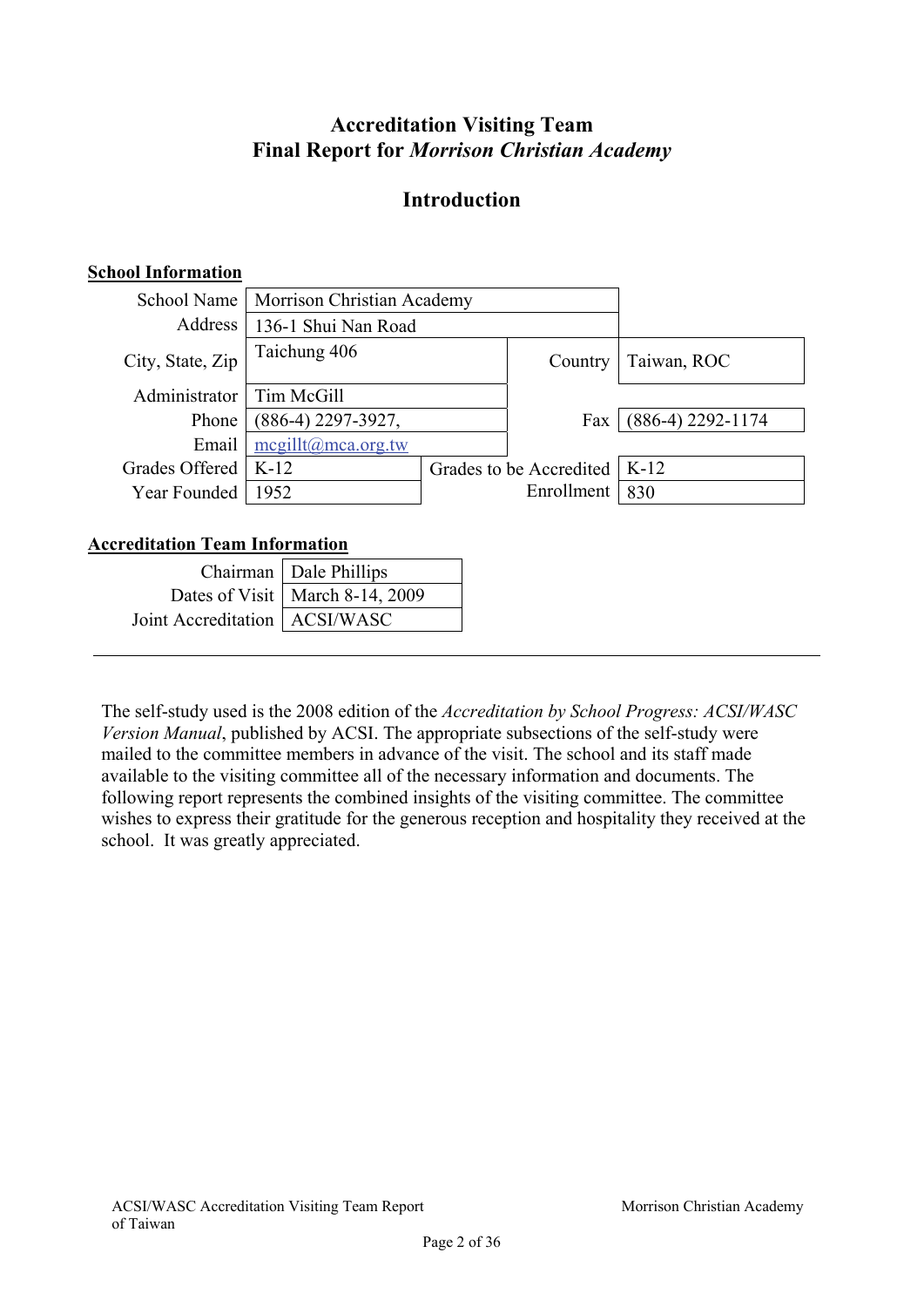## 210-1 O-Jung Dong, Daeduk-Gu, Daejeon 306-010, Republic of Korea

Work Phone: 822.330.3115 E-mail: [searsoni@tcis.or.kr](mailto:searsoni@tcis.or.kr)

## **Mr. Ian Russell**

**Ms. Isabel Searson**  High School Principal

Middle School Principal, Tianjin International School 1 Meiyuan Road, Huayuan Industrial Area, Nankai District, Tianjin 300384, Peoples' Republic of China, Work Phone: 86.22.8371.0900, Ext. 323 E-mail: [irussell@tiseagles.com](mailto:irussell@tiseagles.com)

#### **Mr. Karl Steinkamp**

Director, Dalat International School, Tanjung Bunga, 11200 Penang, Malaysia, Phone: 605.899.2105 E-mail: [director@dalat.org](mailto:director@dalat.org)

#### **Dr. Harlan Lyso**

Head of School (Retired), Co-Chair 855 Corredale Rd, Yakima, WA 98901 Phone: 509.457.2741 E-mail: [helyso@gmail.com](mailto:helyso@gmail.com)

#### **Dr. William (Ed) Tackett**

Director—Curriculum and Instruction International Christian School, 14C, 2/F Wong Keng Tai, Sai Kung, NT, Hong Kong Work Phone: 852.3920.0102 E-mail: [tackettw@ics.edu.hk](mailto:tackettw@ics.edu.hk)

#### **Ms. Susan Sevey**

Middle School Principal Yongsan International School of Seoul, San 10-123 Hannam 2 dong/Yongsan ku, Seoul 140- 210, Republic of Korea, Phone: 82.2.797.5104 E-mail: [ssevey@yisseoul.org](mailto:ssevey@yisseoul.org)

#### **Dr. Joe Beeson**

Chair, Director International Community School—Singapore 27A Jubilee Rd, Singapore 128575, Singapore E-mail: [jbeeson@ics.edu.sg](mailto:jbeeson@ics.edu.sg)

# **Accreditation Visiting Team**

*Morrison Christian Academy in Taiwan March 8-14, 2009*

# **Mr. Dale Phillips, Chairman**

Associate Regional Director Association of Christian Schools, Northern California 9581 Calvine Rd., Sacramento, CA 95829 Phone:  $(916)$  681-8451 Email: dale phillips@acsi.org

Taejon Christian International School, Co-Chair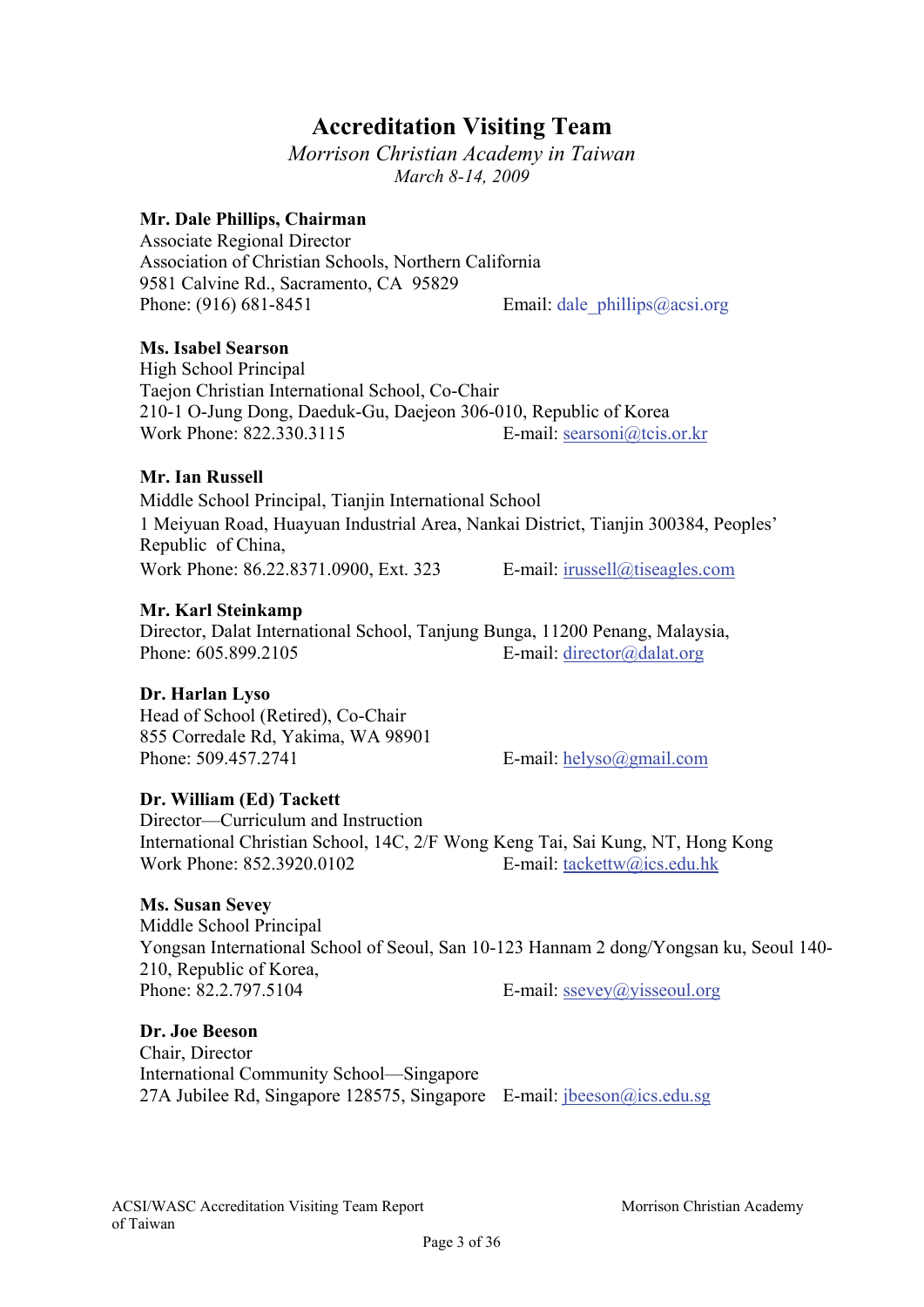#### **School Profile**

Morrison Christian Academy is a well-established private Christian school. For over fivedecades, Morrison's mission to meet the educational needs of missionary children in Taiwan has never wavered; nor has its quest for holistic excellence diminished – "Morrison seeks to provide a Christ-centered school culture where all students, from missionary and nonmissionary families experience a Biblically integrated quality education" (Mission Statement). Morrison welcomes children of other expatriates on a space available basis, structuring learning so that students may develop the knowledge, discernment, and abilities to dynamically impact their world as Christians.

Morrison Christian Academy began in 1953 with 35 students and one teacher in a bamboo hut in Taichung. Morrison currently operates three campuses in Taiwan, serving a culturally diverse international student body of 830 students. The Taipei Campus serves about 220 students from kindergarten through grade nine. The Kaohsiung Campus also offers kindergarten through grade 9 and currently serves about 170 students. Many students on the Kaohsiung and Taipei Campuses transfer to the Taichung Campus for grades ten through twelve. The Taichung campus serves about 440 students, including 230 in high school. The racial makeup of the student body is approximately 60% Asian, 20% blended races, and 20% Caucasian. There are now seven administrative personnel, nine system-wide support personnel and ninety-two faculty members

Morrison Christian Academy provides a balance of co-curricular and extra-curricular activities. The junior high and high school student may participate in a wide variety of athletic and performing arts activities. At the elementary level, students engage in after school activities that are based on the interests of students on local campuses (i.e. Boy Scouts, karate, math club, Chess club, dance class, and fundamental sports teams).

Over 90% of Morrison graduates in the past four years have continued on to higher education with 86% attending four-year universities. Graduates currently attend over ninety different universities or colleges in the US and abroad.

Morrison Christian Association owns and operates Morrison Christian Academy. The association is registered as non-profit corporation in New Jersey and Taiwan. Four missionary organizations are members of this association. The board consists of twelve selfperpetuating board members. Each organization selects two representatives, and then the board selects up to three additional board members plus one alumnus.

Morrison Christian Academy's revenue for the 2007-2008 school year totaled US\$8.6 million. Tuition and school fees comprise 89% of the revenue. Morrison's tuition and fees are comparable to other international schools in Taiwan. A Building Fee was initiated in 2005 in preparation for this year's construction on the Taipei and Taichung Campuses. The donor program raised around \$100,000 through the Annual Fund this year.

Parents on the annual spring survey rated vision and mission and leadership as the greatest areas of strength within the Morrison Christian Academy's community. Each school campus has a School/Parent Advisory Committee, whose purpose is to advise the Principal and to facilitate communication.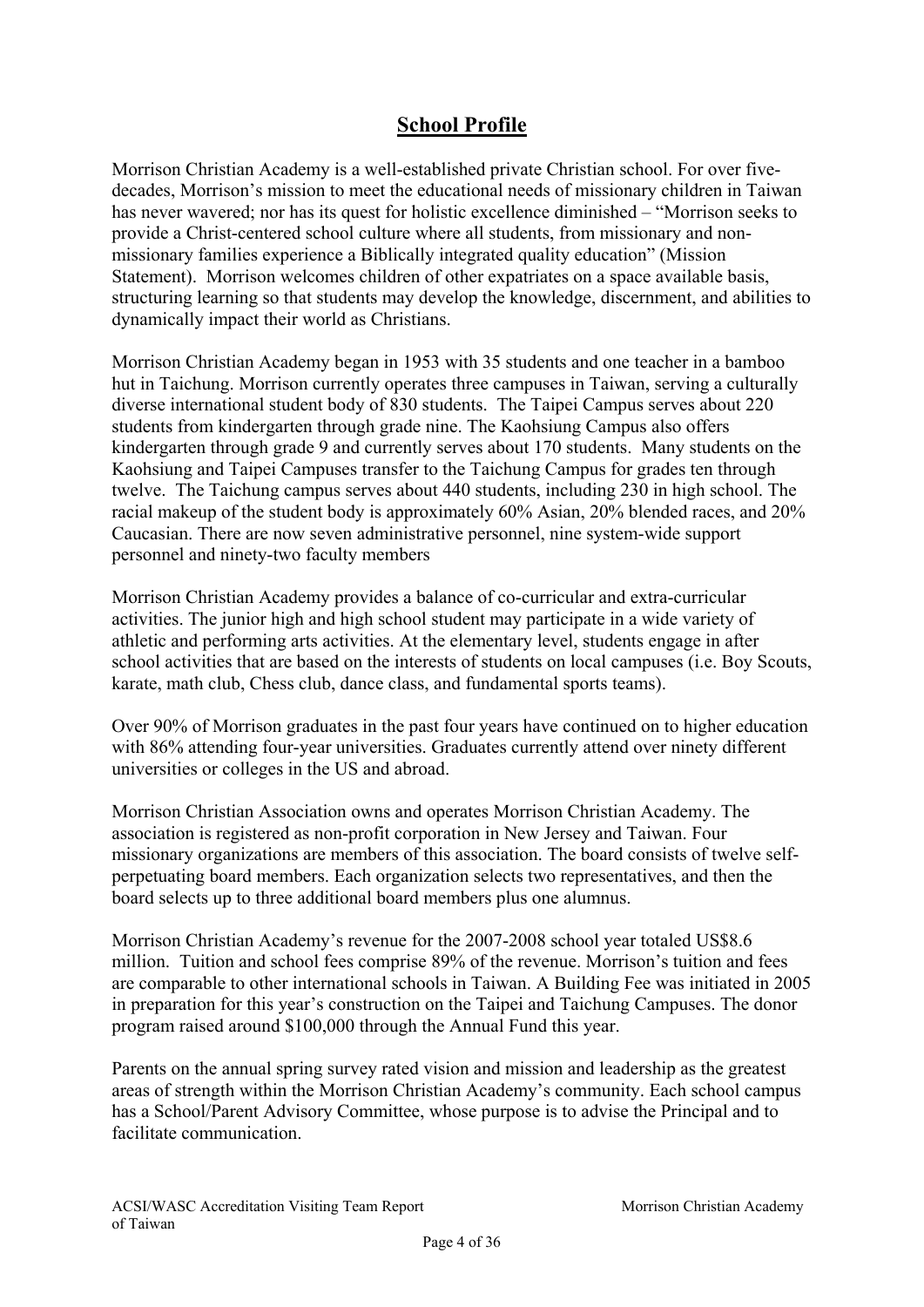Morrison has a curriculum plan based on biblical truth, sound educational practice, research and appropriate state or national standards which informs the instructional program for each age and grade level. Morrison's teachers have a strong respect for the ideas of others, which is evident in their teaching and through use of tools like Moodle.

Morrison Christian Academy's *Vision For Our Learners* is that a maturing Morrison student will be:

- $\bullet$  a spiritual discerner
- $\triangleq$  an effective communicator
- $\div$  a rational and critical thinker
- a life-long learner
- a moral and ethical citizen
- a steward of quality of life.

Morrison Christian Academy has a strong alumni program that is kept informed through a variety of activities and communication tools. Chris Su, alumnus and current sophomore at MIT, in an interview last year stated, Morrison is *"*A community built on love. A strong family atmosphere is evident to those who linger awhile at Morrison. It is created, in part, by committed, servant leaders – especially the faculty. "One of the greatest assets that Morrison possesses is the faculty…Morrison teachers seek to educate not only the mind, but also the heart. I never came across a door that was locked or a teacher that was too busy to listen to me"

# **School's Progress From the Last Visit**

Morrison Christian Academy has given serious consideration to the critical areas for followup contained in the previous accreditation report. The school administration took the lead as the entity responsible for carrying out the action plans. It has been demonstrated that all stakeholders were included in the follow up process resulting in a community characterized by: unity, cooperation, and support. Morrison is to be commended for the following areas of growth as a result of the school's action plan from the last visit.

- The *Vision For Our Learners* has been imbedded throughout the school curriculum, instructional program, and student learning; and is the centerpiece for school improvement. This has been accomplished through the development of assessment strategies across all curriculum areas.
- Morrison Christian Academy has taken the appropriate steps to ensure the orientation and training of new staff to instructional strategies adopted as a result of the school improvement project. A recent revision to Procedure 153 New Staff Expectations, requires new teachers to participate in a series of six core professional development training modules *(BWI, VFOL, benchmarks, instructional strategies, curriculum mapping and 6 Traits Writing)* developed by Morrison.
- $\triangle$  The administration implemented a teacher to teacher mentoring project to share effective instructional practices among and between faculty members.A Curriculum Coordinator position was created on each campus to facilitate a mentoring program for new and returning staff. Along with this, at least forty-five minutes of each school week was allocated for team time, giving teachers a venue to discuss new teaching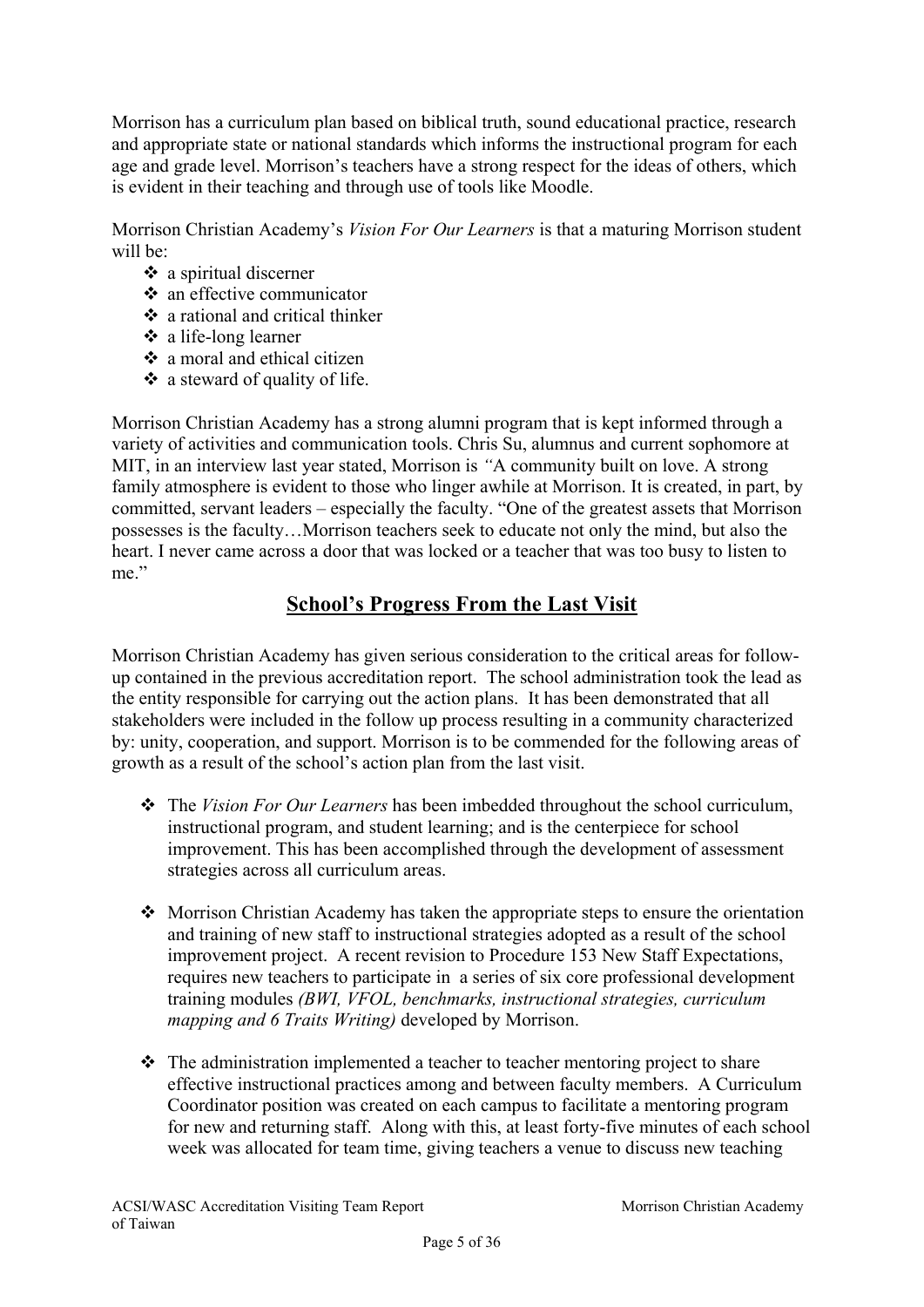strategies and maintain a professional learning community. Every new teacher is given a "veteran" at the beginning of the school year.

- Morrison Christian Academy has annually updated the Professional Development Plan to include professional development activities related to the school's improvement plans. This is demonstrated by the variety of topics, speakers, and the allocated funding over the last five years. As a result of the annual updating of the School Improvement, Plan Morrison Christian Academy has completed several learning initiatives:
	- Collaborative team time for all teachers
	- Curriculum coordinators on each campus
	- Curriculum consensus unit plans
	- Integrated professional development, curriculum development and accreditation process
	- Standards-based development of the written curriculum
	- Learning Specialists to support struggling students on each campus
	- Strategic planning process
- $\triangle$  The administration has developed a system-wide and campus specific decision making process that has clarified the implementation of curriculum projects to expedite school improvement. Both the Curriculum Development and Professional Development sections of the procedure manual have been expanded to clarify roles in the decision making process to ensure that curricular projects are supported by professional development resources. The schedule for curriculum task forces was lengthened to facilitate teacher input into the decision making process. Faculty from each campus and grade range is represented on each task force.
- $\cdot \cdot$  The school has implemented the 6+1 Trait Writing program that is beneficial in enabling students to write effectively and purposefully. Rubrics were designed, and students are becoming effective writers. As a result of the program, faculty discovered that collaborative learning communities grow together professionally as student work is analyzed and evaluated for strengths, weakness, and next steps.

Morrison Christian Academy is dedicated to improving student learning through a collaborative learning community which promotes articulation, reflection, and assessment upon the curriculum, classroom instruction, and student learning.

# **Major Changes Since the Last Visit**

Morrison Christian Academy is undergoing a major building program at the Taichung campus, which consists of an elementary school, middle school, library for all grades, and cafeteria. They will move into the facilities in April. A nine story apartment complex is under construction, which will provide faculty housing and dorms for students. There have been major renovations at the Bethany campus in Taipei as well.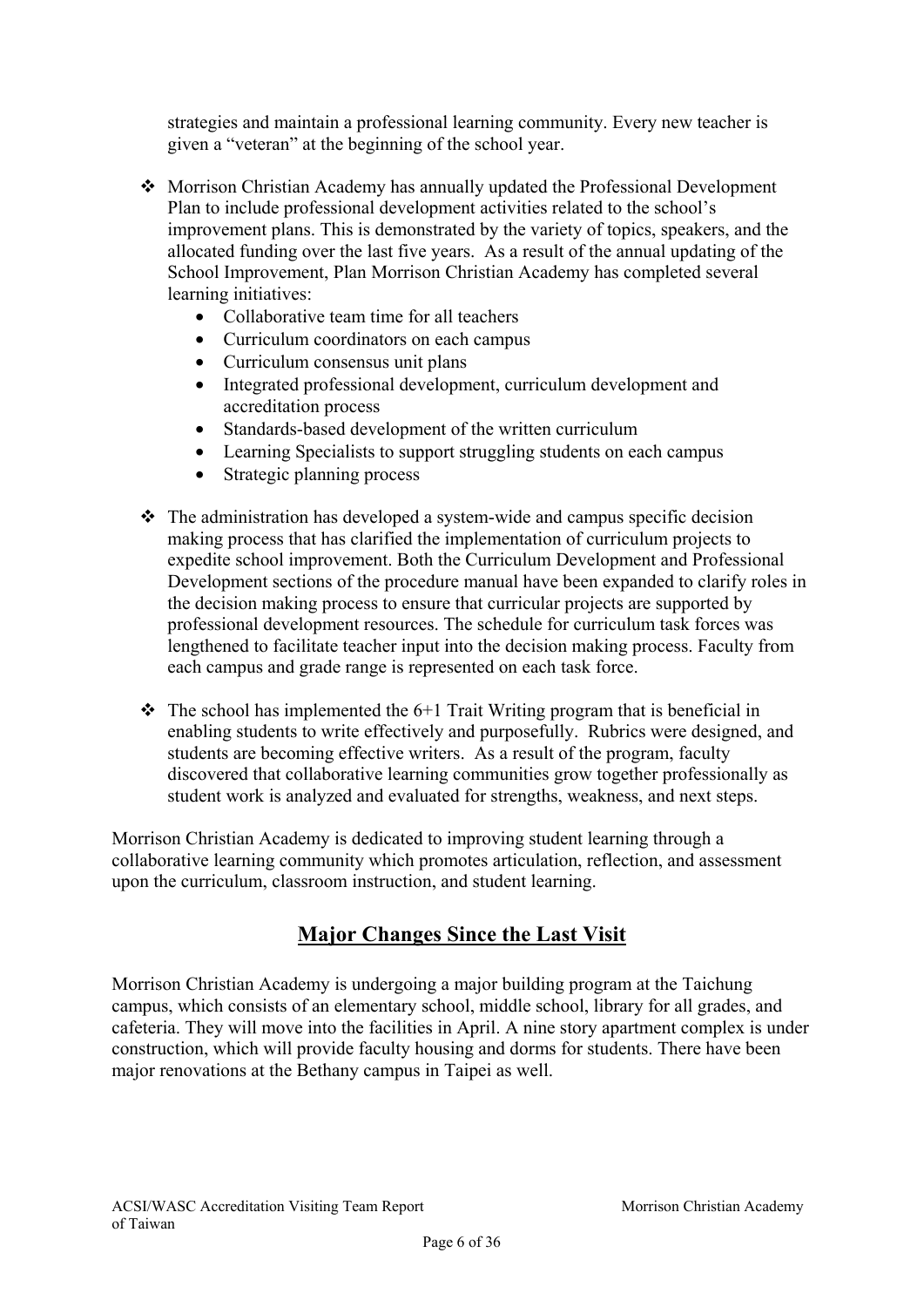| <b>ITBS Running Total of System Battery Averages 2000 - 2008</b> |      |                 |               |                  |                  |                 |                 |                 |                 |                 |                                    |                  |                |
|------------------------------------------------------------------|------|-----------------|---------------|------------------|------------------|-----------------|-----------------|-----------------|-----------------|-----------------|------------------------------------|------------------|----------------|
| <b>GR</b>                                                        |      | 1999-<br>2000   | 2000-<br>2001 |                  | $2001 -$<br>2002 |                 | 2002-<br>2003   | 2003-<br>2004   | 2004-<br>2005   | 2005-<br>2006   | 2006-<br>2007                      | $2007 -$<br>2008 | 9 Yr Mean      |
| 9                                                                |      | 82              | 82            |                  | 79               |                 | 83              | 81              | 84              | 79              | 78                                 | 82               | 81.1           |
| 8                                                                |      | 84              | 76            |                  | 85               |                 | 81              | 82              | 84              | 83              | 82                                 | 81               | 82.0           |
| 7                                                                |      | 77              | 82            |                  | 81               |                 | 81              | 78              | 82              | 81              | 82                                 | 84               | 80.9           |
| 6                                                                |      | 85              | 83            |                  | 84               |                 | 79              | 82              | 85              | 78              | 78                                 | 78               | 81.3           |
| 5                                                                |      | 80              | 81            |                  | 76               |                 | 73              | 77              | 76              | 81              | 78                                 | 78               | 77.8           |
| 4                                                                |      | 81              | 73            |                  | 74               |                 | 80              | 73              | 77              | 85              | 75                                 | 74               | 76.9           |
| 3                                                                |      | 66              | 60            |                  | 75               |                 | 64              | 66              | 73              | 77              | 70                                 | 69               | 68.9           |
| $\overline{2}$                                                   |      | 73              | 87            |                  | 81               |                 | 77              | 83              | 80              | 79              | 70                                 | 68               | 77.6           |
| 1                                                                |      | 90              | 75            |                  | 75               |                 | 78              | 78              | 79              | 69              | 64                                 | 67               | 75.0           |
| Avg                                                              |      | 80              | 78            |                  | 79               |                 | 77              | 78              | 80              | 79              | 75                                 | 76               | 77.9           |
|                                                                  |      |                 |               |                  |                  |                 |                 |                 |                 |                 |                                    |                  |                |
| <b>Total Math</b><br>Grades $1 - 9$ ; 2004 through 2008          |      |                 |               |                  |                  |                 |                 |                 |                 |                 |                                    |                  |                |
| <b>Ten Spring of</b>                                             |      | 1st1            |               | 22 <sub>nd</sub> |                  | 3 <sub>rd</sub> |                 | 4th             | 5 <sup>th</sup> | 6 <sup>th</sup> | 7 <sup>th</sup>                    | <b>8th</b>       | <b>gth</b>     |
| 2008 Percentile                                                  |      | 71              |               |                  | 61               |                 | 77              | 83              | 86              | 81              | 88                                 | 86               | 86             |
| 2008 Stanine                                                     |      | 6               |               |                  | 6                |                 | 7               | 7               | 7               | 7               | 7                                  | 7                | 7              |
|                                                                  | 2007 | 74              |               |                  | 81               |                 | 79              | 81              | 87              | 79              | 85                                 | 86               | 81             |
|                                                                  | 2006 | 77              |               |                  | 86               |                 | 81              | 88              | 86              | 82              | 85                                 | 87               | 84             |
|                                                                  | 2005 | 79              |               |                  | 82               |                 | 81              | 83              | 83              | 89              | 65                                 | 63               | 66             |
|                                                                  | 2004 | 72              |               |                  | 83               |                 | 71              | 83              | 78              | 86              | 84                                 | 87               | 86             |
| <b>Total Reading</b>                                             |      |                 |               |                  |                  |                 |                 |                 |                 |                 | Grades $1 - 9$ ; 2004 through 2008 |                  |                |
| <b>Test Given Spring of</b>                                      |      | 1st             |               | 2nd              |                  | 3rd             |                 | 4th             | 5th             | 6th             | 7th                                | 8th              | <b>gth</b>     |
| 2008 Percentile<br>2008 Stanine                                  |      | 64              |               |                  | 64               |                 | 62              | 61              | 66              | 71              | 75                                 | 75               | 74             |
|                                                                  | 2007 | 6<br>57         |               |                  | 6<br>68          |                 | 6<br>58         | 6<br>62         | 6<br>67         | 6<br>70         | 6<br>73                            | 6<br>74          | 6<br>76        |
|                                                                  | 2006 | 66              |               |                  | 74               |                 | 65              | 76              | 72              | 70              | $\overline{76}$                    | 81               | 77             |
|                                                                  | 2005 | 75              |               |                  | 73               |                 | $\overline{73}$ | $\overline{73}$ | 67              | 63              | 58                                 | 65               | 66             |
|                                                                  | 2004 | $\overline{79}$ |               |                  | $\overline{72}$  |                 | 61              | 68              | 71              | 78              | $\overline{72}$                    | 76               | 81             |
| <b>Total Integrated Language</b>                                 |      |                 |               |                  |                  |                 |                 |                 |                 |                 | Grades $1 - 9$ ; 2004 through 2008 |                  |                |
| <b>Test Given Spring of</b>                                      |      | 1st             |               | 2 <sub>nd</sub>  |                  | 3rd             |                 | 4th             | 5th             | 6th             | 7th                                | 8th              | <b>gth</b>     |
| 2008 Percentile                                                  |      | 77              |               |                  | 60               |                 | 70              | 76              | 77              | 77              | 82                                 | 78               | 82             |
| 2008 Stanine                                                     |      |                 |               |                  | 6                |                 | 6               | 6               | 7               | $\overline{7}$  | $\overline{7}$                     | $\overline{7}$   | $\overline{7}$ |
|                                                                  | 2007 | 66              |               |                  | 65               |                 | 73              | 78              | 76              | 80              | 82                                 | 79               | 77             |
|                                                                  | 2006 | 69              |               |                  | 76               |                 | 82              | 84              | 79              | 79              | 77                                 | 76               | 76             |
|                                                                  | 2005 | 84              |               |                  | 88               |                 | 89              | 87              | 87              | 77              | 78                                 | 66               | 65             |
|                                                                  | 2004 | 88              |               |                  | 82               |                 | 84              | 83              | 78              | 86              | 84                                 | 87               | 86             |

#### Local Assessment

Data reported are the percent of students meeting or exceeding the school's standard**.** 

|                | <b>Reading</b> |      |      | <b>Writing</b> |      |      | <b>Mathematics</b> |      |      |
|----------------|----------------|------|------|----------------|------|------|--------------------|------|------|
| Grade<br>Level | 2006           | 2007 | 2008 | 2006           | 2007 | 2008 | 2006               | 2007 | 2008 |
| K              |                |      |      |                |      |      |                    |      |      |
|                |                |      |      |                |      |      |                    |      |      |
|                |                |      |      |                |      |      |                    |      |      |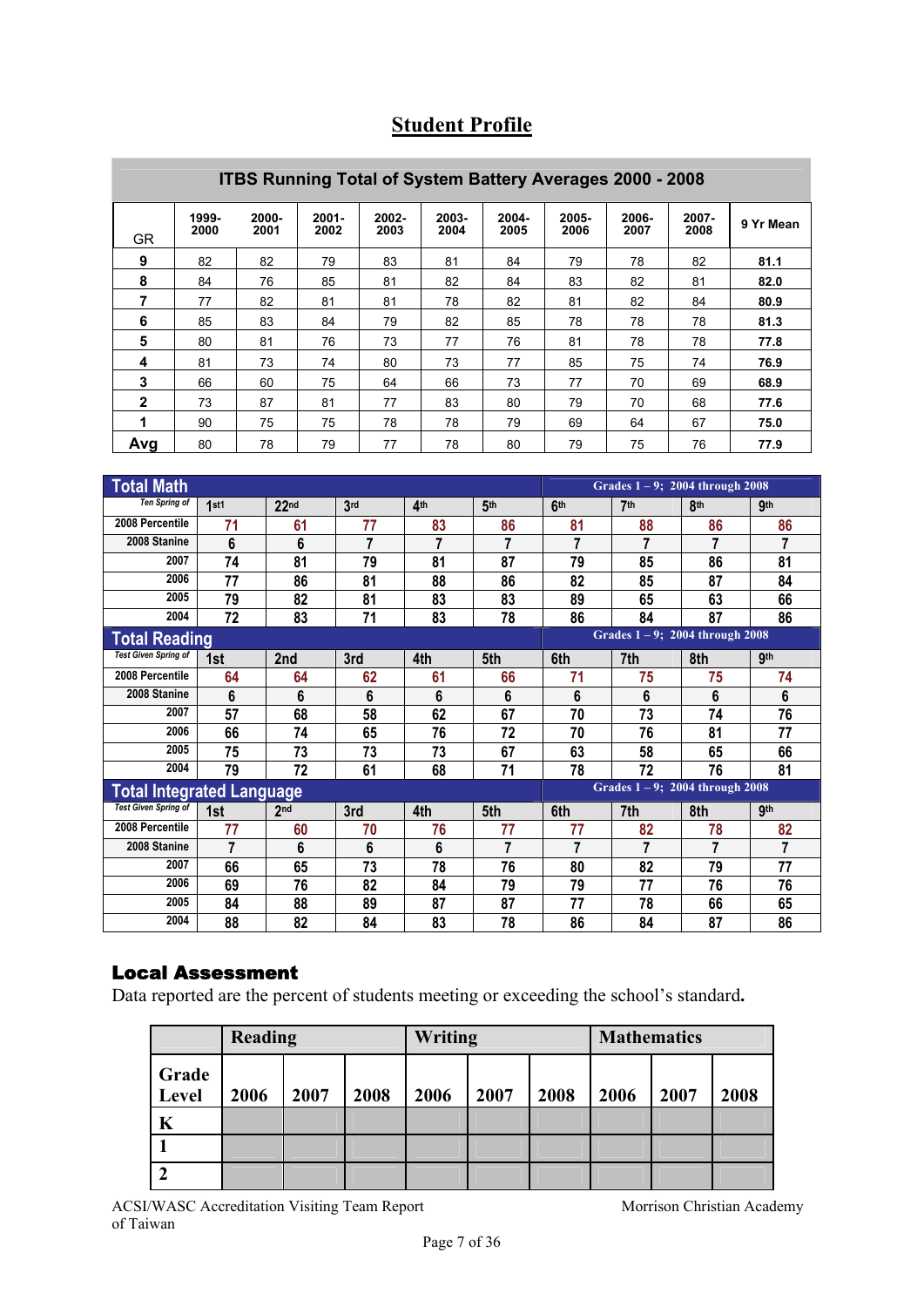|                         | <b>Reading</b> |      |      | Writing |      |      | <b>Mathematics</b> |      |      |
|-------------------------|----------------|------|------|---------|------|------|--------------------|------|------|
| Grade<br>Level          | 2006           | 2007 | 2008 | 2006    | 2007 | 2008 | 2006               | 2007 | 2008 |
| 3                       |                |      |      | 70%     | 62%  | 63%  |                    |      |      |
| $\overline{\mathbf{4}}$ |                |      |      | 88%     | 95%  | 77%  |                    |      |      |
| 5                       |                |      |      | 89%     | 77%  | 78%  |                    |      |      |
| 6                       |                |      |      | 89%     | 95%  | 91%  |                    |      |      |
| 7                       |                |      |      | 93%     | 92%  | 86%  |                    |      |      |
| 8                       |                |      |      | 88%     | 95%  | 92%  |                    |      |      |
| 9                       | 86%            | 88%  | 81%  |         |      |      |                    |      |      |
| 10                      | 100%           | 100% | 93%  |         |      |      | 86%                | 86%  | 87%  |
| 11                      | 95%            | 96%  | 97%  |         |      |      | 97%                | 84%  | 41%  |
| 12                      | 79%            | 98%  | 94%  |         |      |      |                    |      |      |

#### Dropout Rate and Graduation Rate

Graduation comparison between entering freshmen and graduates reflects student movement, not drop-out rate. Rather high student mobility is common in international school settings. Drop-out issues due to grades, attendance or lack of motivation are nearly non-existent. At Morrison Christian Academy, overall the students are highly motivated, school is very important to them (DAP survey) and they have supportive families.

|                           | <b>Morrison Christian Academy High School (not including MAB</b><br>and MAK) |                  |                  |  |  |  |  |  |
|---------------------------|------------------------------------------------------------------------------|------------------|------------------|--|--|--|--|--|
| <b>Subject</b>            | <b>Fall 2006</b>                                                             | <b>Fall 2007</b> | <b>Fall 2008</b> |  |  |  |  |  |
| Enrollment (9-12)         | 271                                                                          | 278              | 275              |  |  |  |  |  |
| <b>Number of Dropouts</b> |                                                                              |                  |                  |  |  |  |  |  |
| Dropout rate (1 year)     |                                                                              |                  |                  |  |  |  |  |  |
| Graduation rate           | 100%                                                                         | 100%             | 100%             |  |  |  |  |  |

#### Number of Entering Freshmen Compared to Exiting Seniors

| <b>Class of</b> | <b>Entering Freshman</b> | <b>Graduating Seniors</b> | % of Original Class |
|-----------------|--------------------------|---------------------------|---------------------|
| 2006            | 68                       | 68                        | 100%                |
| 2007            | 68                       | 55                        | 81%                 |
| 2008            | 92                       | 78                        | 85%                 |
| 2009            | 70                       | future                    | future              |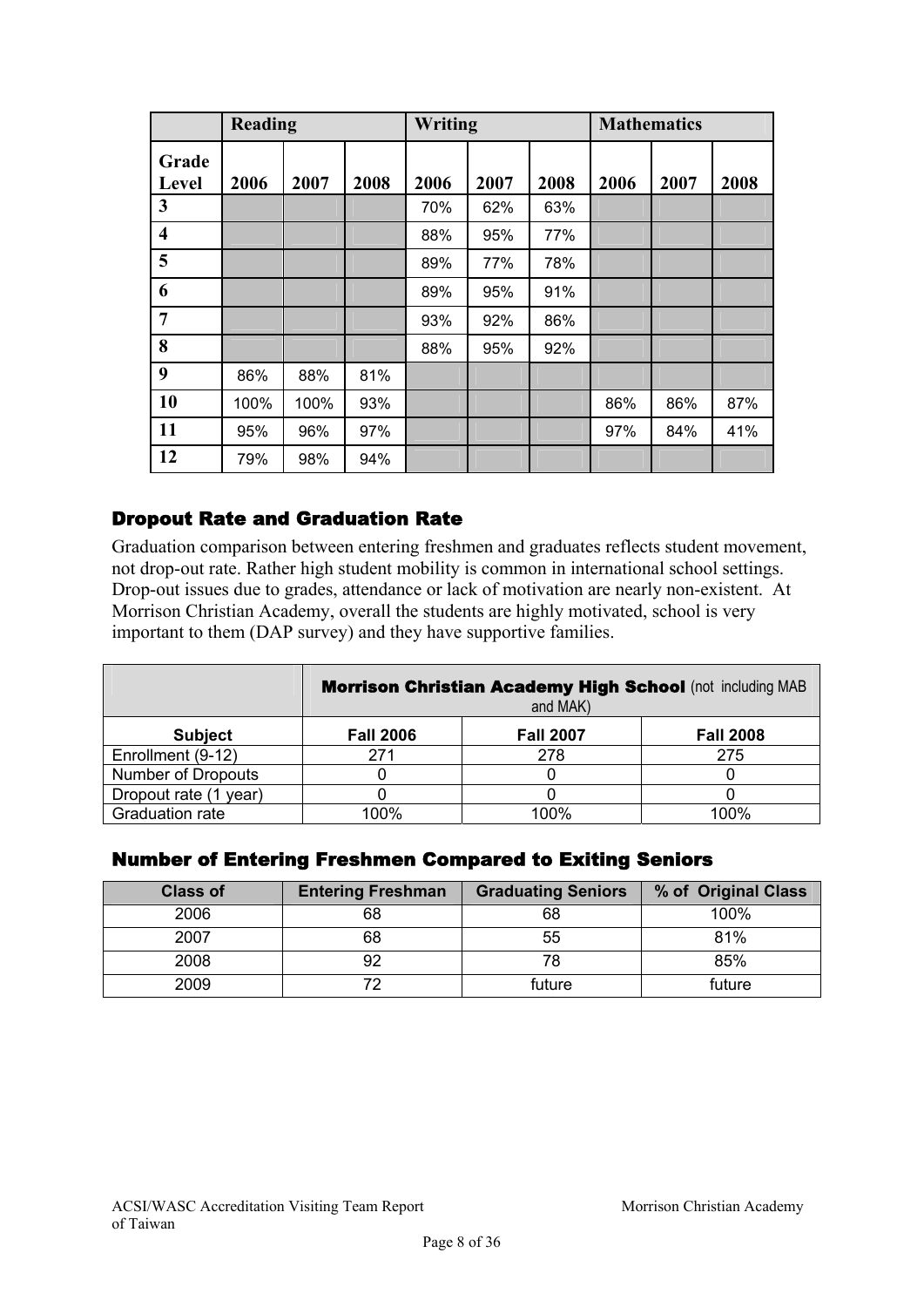|                       |                          | <b>Number of</b> | 07                |  |
|-----------------------|--------------------------|------------------|-------------------|--|
| <b>Subject</b>        | <b>Number of Courses</b> | <b>Classes</b>   | <b>Enrollment</b> |  |
| English               | English                  |                  | 10                |  |
|                       | Literature/Composition   |                  |                   |  |
| <b>Mathematics</b>    | Calculus AB              |                  | 29                |  |
| <b>Science</b>        | Chemistry, Biology       |                  | 20                |  |
| <b>Social Science</b> | <b>US History</b>        |                  | 14                |  |

#### Advance Placement/International Baccalaureate Courses Offered

#### Students Enrolled in Courses Required for University of California (UC) and California State University (CSU) Admission

The graduation requirements meet the requirements of CSU admission with some slight variances. Each high school student meets twice annually with the Guidance Department for twenty minutes to review their four year plan. While Morrison graduation requirements do not require fine arts and certain science or math classes required to attend UC schools, students are made aware of the required classes they must take to enable them to attend the tertiary institutions of their choice.

| <b>SAT 1 REASONING TEST</b>             | <b>Class 2007</b><br>(Taken 05-06) | <b>Class 2008</b><br>(Taken 06-<br>(07) | <b>Class 2009</b><br>(Taken 07-08) |
|-----------------------------------------|------------------------------------|-----------------------------------------|------------------------------------|
| Grade 12 Enrollment (Yr. graduated)     | 55                                 | 79                                      | 60                                 |
| # Students Who Took Test                | 49                                 | 73                                      | 57                                 |
| Percent of Grade 12                     | 89%                                | 92.4%                                   | 95%                                |
| National Avg. (Math                     | 537                                | 515                                     | not available yet                  |
| <b>MA Class Avg. (Math</b>              | 616                                | 630                                     | 602                                |
| National Avg. (Writing)                 | 516                                | 494                                     | not available yet                  |
| <b>MA Class Avg. (Writing)</b>          | 563                                | 587                                     | 541                                |
| National Avg. (Critical Reading)        | 519                                | 502                                     | not available yet                  |
| <b>MA Class Avg. (Critical Reading)</b> | 561                                | 572                                     | 558                                |
| Total National Avg.                     | 1572                               | 1511                                    | not available yet                  |
| <b>Total MA Class Avg.</b>              | 1740                               | 1789                                    | 1702                               |

## SAT Reasoning Tests – HS (usually taken Junior Year)

#### Class of 2008 Future Plans

| 2008 Student                         |    | $%$ of   |          |          |        |         |
|--------------------------------------|----|----------|----------|----------|--------|---------|
| <b>Outcomes</b>                      | #  | students | # Female | % Female | # Male | % Male  |
| 4 Yr College                         | 55 | 70%      | 22       | 59.5%    | 33     | 80.5%   |
| 2 Yr College                         | 4  | 5%       |          | 2.7%     | 3      | 7.3%    |
| Non-U.S. College                     | 11 | 14%      | 10       | 27.0%    |        | 2.4%    |
| <b>Total College</b><br><b>Bound</b> | 70 | 89%      | 33       | 89.2%    | 37     | 90.2%   |
| Military                             |    | $1\%$    |          | $0.0\%$  |        | 2.4%    |
| Employed                             |    | $1\%$    |          | $0.0\%$  |        | 2.4%    |
| Dropped-out                          |    | 0%       |          | $0.0\%$  |        | $0.0\%$ |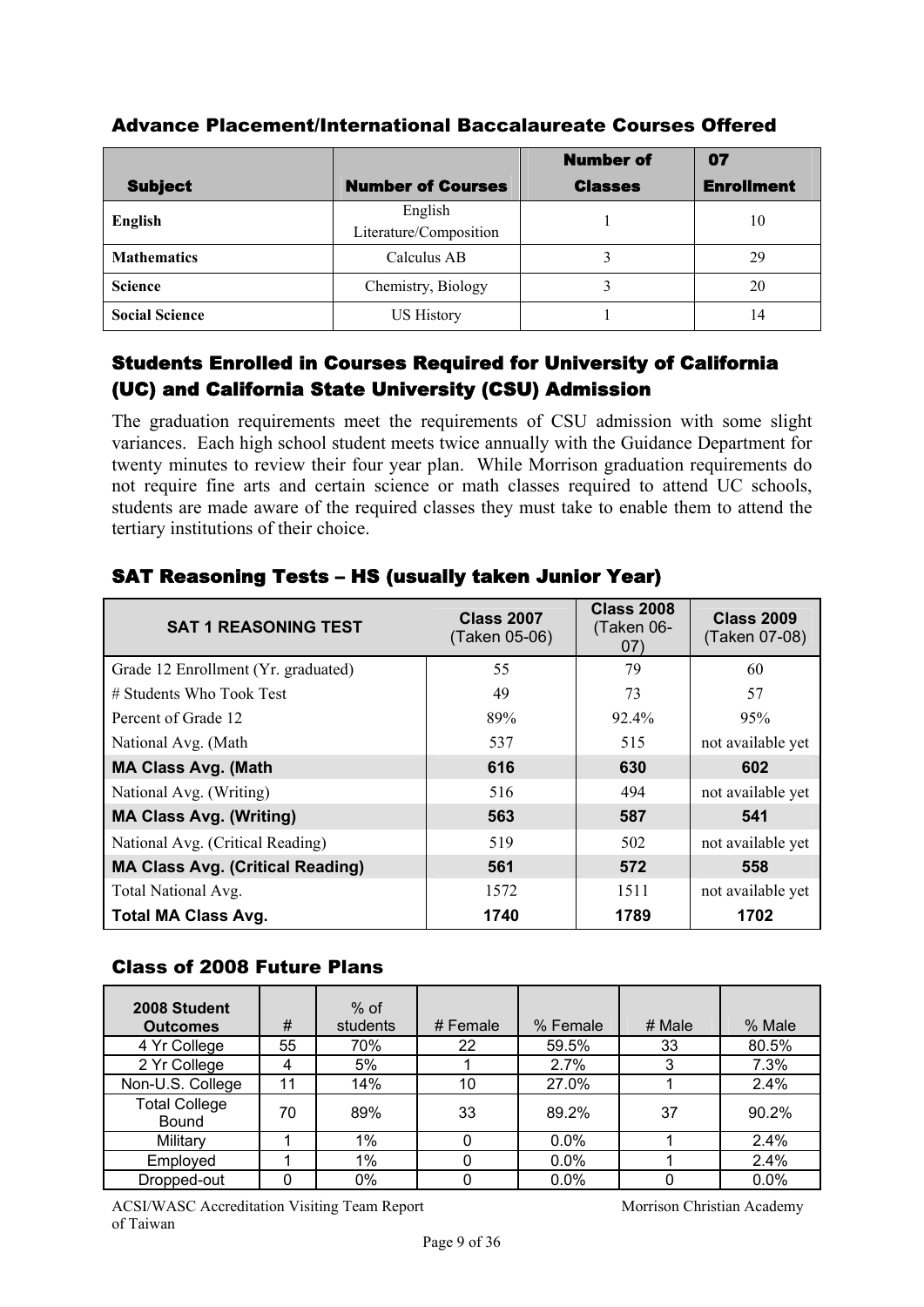| 2008 Student<br><b>Outcomes</b> |    | $%$ of<br>students | # Female | % Female | # Male | % Male |
|---------------------------------|----|--------------------|----------|----------|--------|--------|
| Gap Year                        |    | 6%                 |          | 10.8%    |        | 2.4%   |
| Unknown                         |    | 1%                 |          | 0.0%     |        | 2.4%   |
| <b>Total Students:</b>          | 78 | 10.3%              | 37       | 10.8%    | 4'     | 9.8%   |

#### College Admission Test Preparation Course Program

Morrison intentionally chooses not to provide SAT preparation courses in light of their VFOL shift of emphasis for their students to become better *Stewards of Quality of Life*. This is an example of how their VFOLs inform every facet of their decision making and influence institutional programs. In an environment where academic success often takes priority over other valuable facets of life, they deliberately shift the focus from standardized test preparation and encourage students to live balanced lives and pursue extra-curricular activities, personal athletic and fine art pursuits.

Morrison Christian Academy students are currently enrolled in top tier colleges and universities around the world. Morrison parents and students do an excellent job of independently preparing for these tests. In addition, the school is small enough to give individualized attention to students who have questions or needs regarding standardized testing.

#### Degree to Which Students are Prepared to Enter Workforce

The majority of the students continue their education following graduation, further preparing them to enter the workforce. However, several students each year choose to take a gap year (or more) to be involved in the Morrison Mission - Christian ministry – a work they have been a part of their entire time at Morrison and well prepared to join.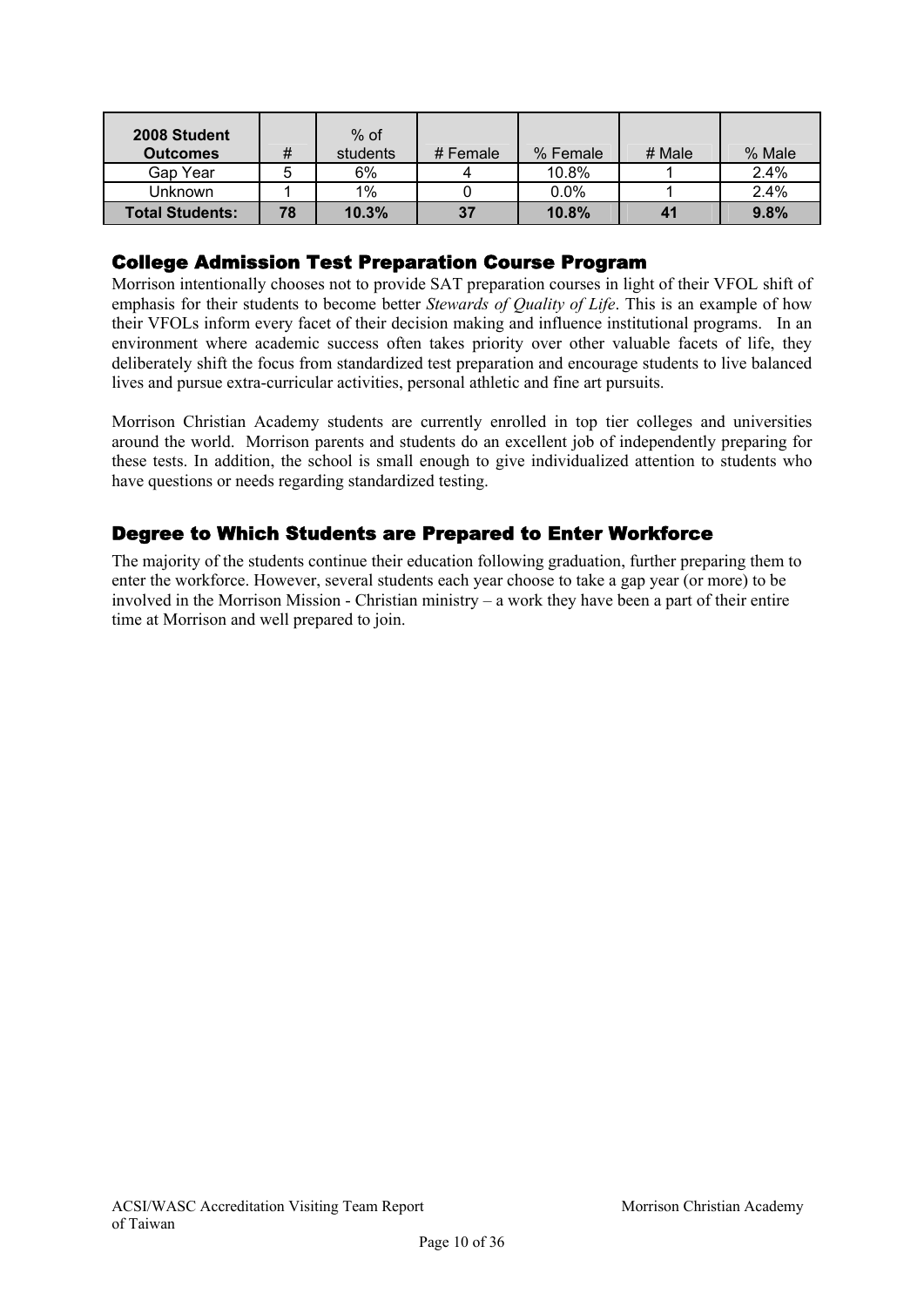|    | <b>Major Commendations</b>                                                                                                                                                                                                                                                                                                                                                                                                                                                                                                                                                                                                                      |  |
|----|-------------------------------------------------------------------------------------------------------------------------------------------------------------------------------------------------------------------------------------------------------------------------------------------------------------------------------------------------------------------------------------------------------------------------------------------------------------------------------------------------------------------------------------------------------------------------------------------------------------------------------------------------|--|
|    | The team commends:                                                                                                                                                                                                                                                                                                                                                                                                                                                                                                                                                                                                                              |  |
| 1. | The administration for implementing and continually refining the school's Vision<br>For Our Learners which results in faculty having a clear understanding of results<br>that are expected so they can better monitor and assess student learning.<br>School Report Chapter 3, pp 129-130; Faculty Interviews, Parent Conference, Student Conference;<br><i><b>Observation</b></i>                                                                                                                                                                                                                                                              |  |
| 2. | The faculty for their commitment to the students as exhibited by their care, concern,<br>and servant's attitude, enhancing the overall nurturing and supportive school<br>environment.<br>School Report p 153-155; Parent Conference, Student Conference; Observations                                                                                                                                                                                                                                                                                                                                                                          |  |
| 3. | The administrators and faculty for their creation and development of collaborative,<br>standards-based curriculum documents for implementation in the classroom.<br>School Report p. 161, 96, Faculty Interviews; Administrative Interviews                                                                                                                                                                                                                                                                                                                                                                                                     |  |
| 4. | The administration and faculty for their implementation of the writing assessment<br>for grades 3-8 that utilizes the Six Traits Rubric and results in the analysis of<br>assessment data to improve learning.<br>School Report p. 50, Faculty Interviews; Parent Conference; Observation; Administrative<br>Interview                                                                                                                                                                                                                                                                                                                          |  |
| 5. | The school board and administration for investing significant resources into the<br>development of high quality libraries and technology facilities which enhance the<br>opportunities for learning by all students at Morrison.<br>School Report pp, 172-173; Observation; Faculty Interview; Administrative Interview                                                                                                                                                                                                                                                                                                                         |  |
| 6. | The board and administration for developing and maintaining spacious, light,<br>attractive, clean and safe facilities of sufficient size for the current student body,<br>thus encouraging self-esteem and positive attitudes to teaching and learning.<br>Particularly to be commended are the renovations of Bethany Campus and the new<br>buildings and staff housing under construction at Taichung, both are major<br>achievements in the current financial climate.<br>School Report p.189; PAC Meeting $-8^{th}$ March 2009; Campus Observations; Parent<br>Conference; Faculty Conference; Administration Interview; Student Conference |  |
| 7. | The administration and staff for implementing professional development<br>opportunities in the area of integrating a Biblical Worldview into instruction which<br>has resulted in increased teacher comfort in the area of Biblical integration and a<br>strong sense among students of what it means to be a spiritual discerner.<br>School Report p. 110-111; 2.07&08 Teacher Next Steps Survey; Grade 5 Bible Survey<br>Data 06-08; Grade 8 Bible Survey Date 06-08; Grade 12 Bible Survey 07-08; Faculty<br>Interview; Parent Conference; Student Conference; Administration Interview; VFOL                                                |  |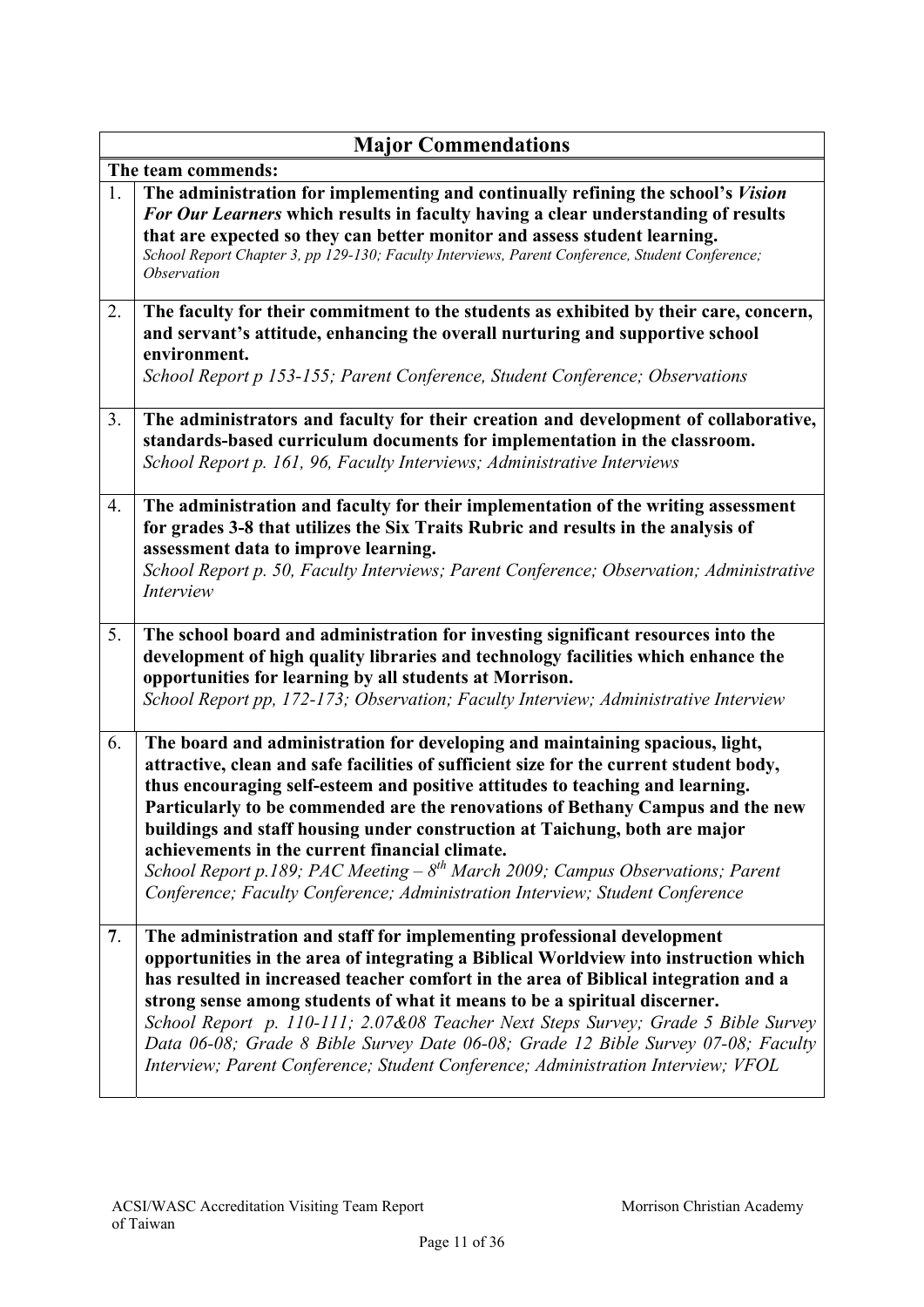| The board and the Systems Administrative Council for their commitment to school-<br>wide improvement and support for effective long-term planning with the needed |
|-------------------------------------------------------------------------------------------------------------------------------------------------------------------|
| resources.<br>School Report p. 200, Strengths, Vision for Our Learners; Administration Interview;<br><b>Board Conference</b>                                      |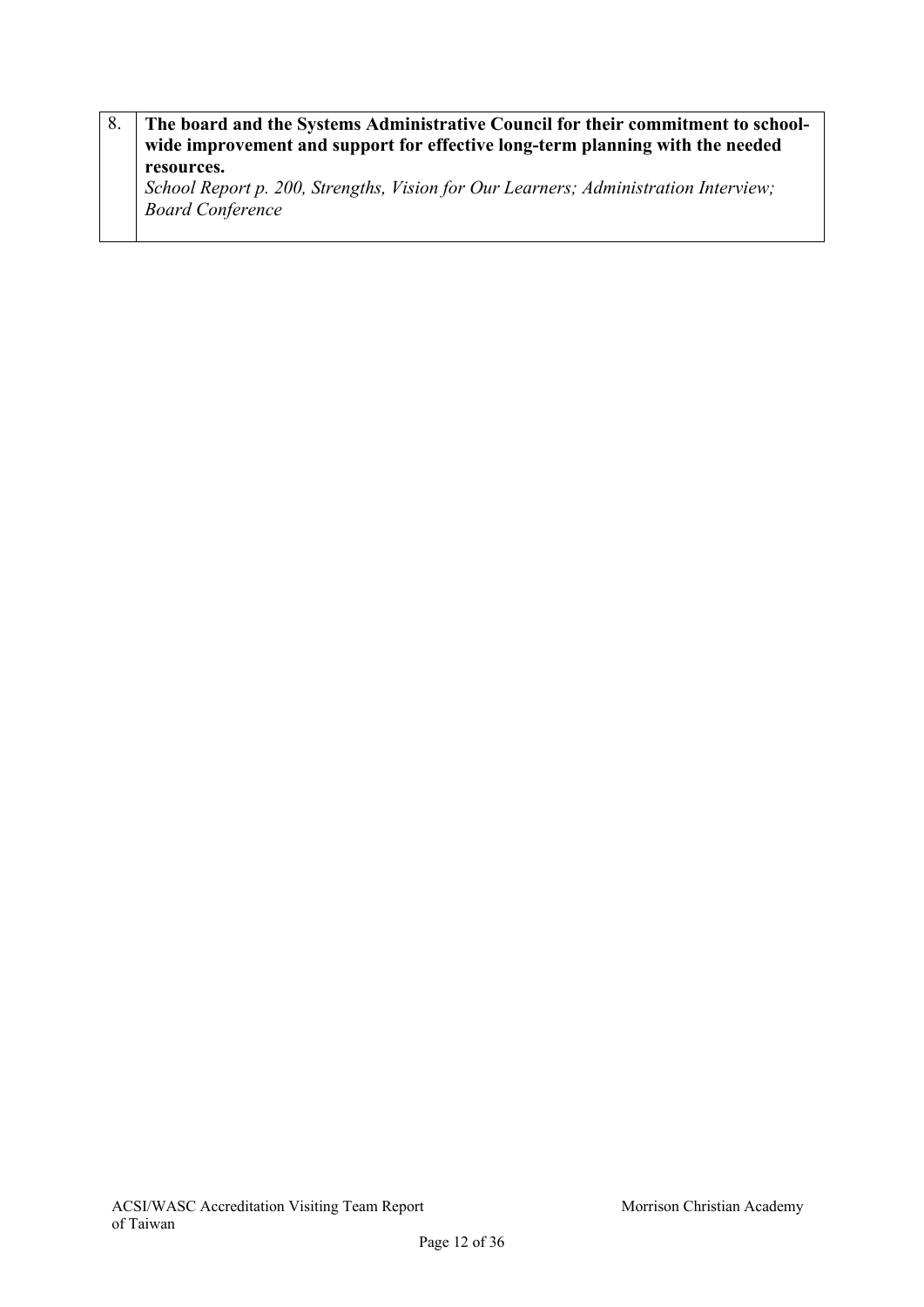|    | <b>Major Recommendations</b>                                                                                                                                                                                                                                                                                                                                                                                                                                                                                                                                                                                                                                                                                                                                                                                                                                                                                                                                                                                                                                                                                                                                                                                                                                                                                                                  |
|----|-----------------------------------------------------------------------------------------------------------------------------------------------------------------------------------------------------------------------------------------------------------------------------------------------------------------------------------------------------------------------------------------------------------------------------------------------------------------------------------------------------------------------------------------------------------------------------------------------------------------------------------------------------------------------------------------------------------------------------------------------------------------------------------------------------------------------------------------------------------------------------------------------------------------------------------------------------------------------------------------------------------------------------------------------------------------------------------------------------------------------------------------------------------------------------------------------------------------------------------------------------------------------------------------------------------------------------------------------|
| 1. | The team recommends:<br>That the administration and faculty complete the development of a strong                                                                                                                                                                                                                                                                                                                                                                                                                                                                                                                                                                                                                                                                                                                                                                                                                                                                                                                                                                                                                                                                                                                                                                                                                                              |
|    | standards-based instructional delivery system that collaboratively involves the<br>administration and faculty and is characterized by:<br>a. the development of a unit-based, coherent, instructional program that<br>regularly requires from faculty documents that include: scope and<br>sequence of learning, learning outcomes, common assessment and<br>assessment data analysis that informs instruction.<br>b. the emphasis upon K-12 subject review that includes vertical articulation.<br>the consistent application of high yield instructional strategies that are<br>$c_{\cdot}$<br>reflective of sound educational practice, with Morrison Christian Academy<br>providing ongoing training and accountability to ensure the delivery of a<br>strong instructional program to the students.<br>d. the establishment of a comprehensive, school-wide assessment program<br>that assesses student learning and aligns with the learning outcomes.<br>the establishment of collaborative systems that routinely analyze a variety<br>e.<br>of assessment data to inform instruction and improve student learning.<br>School Report p. 164, Section 5, Areas for Growth; p. 201, Goal 1: Assessment;<br>Administrative Interview, Faculty Interview; Observation; ACSI Indicator 5.4; WASC<br>Criteria: B Curriculum and Instruction |
| 2. | That the faculty develop and implement a more systematic and sustainable service<br>program to provide students with increased opportunities to serve outside the<br>school walls.<br>MCA School Characteristics Survey; 2008-2009 School Improvement Plan; Faculty<br>Interview: VFOL; ACSI Indicator 9.6; WASC Criteria: C. Support for Student Personal<br>and Academic Growth                                                                                                                                                                                                                                                                                                                                                                                                                                                                                                                                                                                                                                                                                                                                                                                                                                                                                                                                                             |
| 3. | That the administration and faculty review the Mandarin curriculum as part of<br>the subject review process, applying best practices and making improvements that<br>result in a developmentally appropriate, sequential and coherent curriculum<br>where students develop communicative competencies.<br>School Report p 205, Faculty Conferences, Administration Interview; Student<br>Interview; Parent Conference; Observation; VFOL; ACSI Indicator 5.2; WASC<br>Criteria: B Curriculum and Instruction                                                                                                                                                                                                                                                                                                                                                                                                                                                                                                                                                                                                                                                                                                                                                                                                                                  |
| 4. | That the administration ensure that school vision and initiatives are clearly<br>articulated to all Morrison community stakeholders in order to facilitate mutual<br>ownership of these by all members, and to provide consistency among the schools,<br>while allowing variance of implementation based on the unique needs and<br>characteristics of each campus and / or school level.<br>Faculty Conference; Parent Conference; Student Conference; ACSI Indicator 1.2;<br><b>WASC Criteria: A organization for Student Learning</b>                                                                                                                                                                                                                                                                                                                                                                                                                                                                                                                                                                                                                                                                                                                                                                                                      |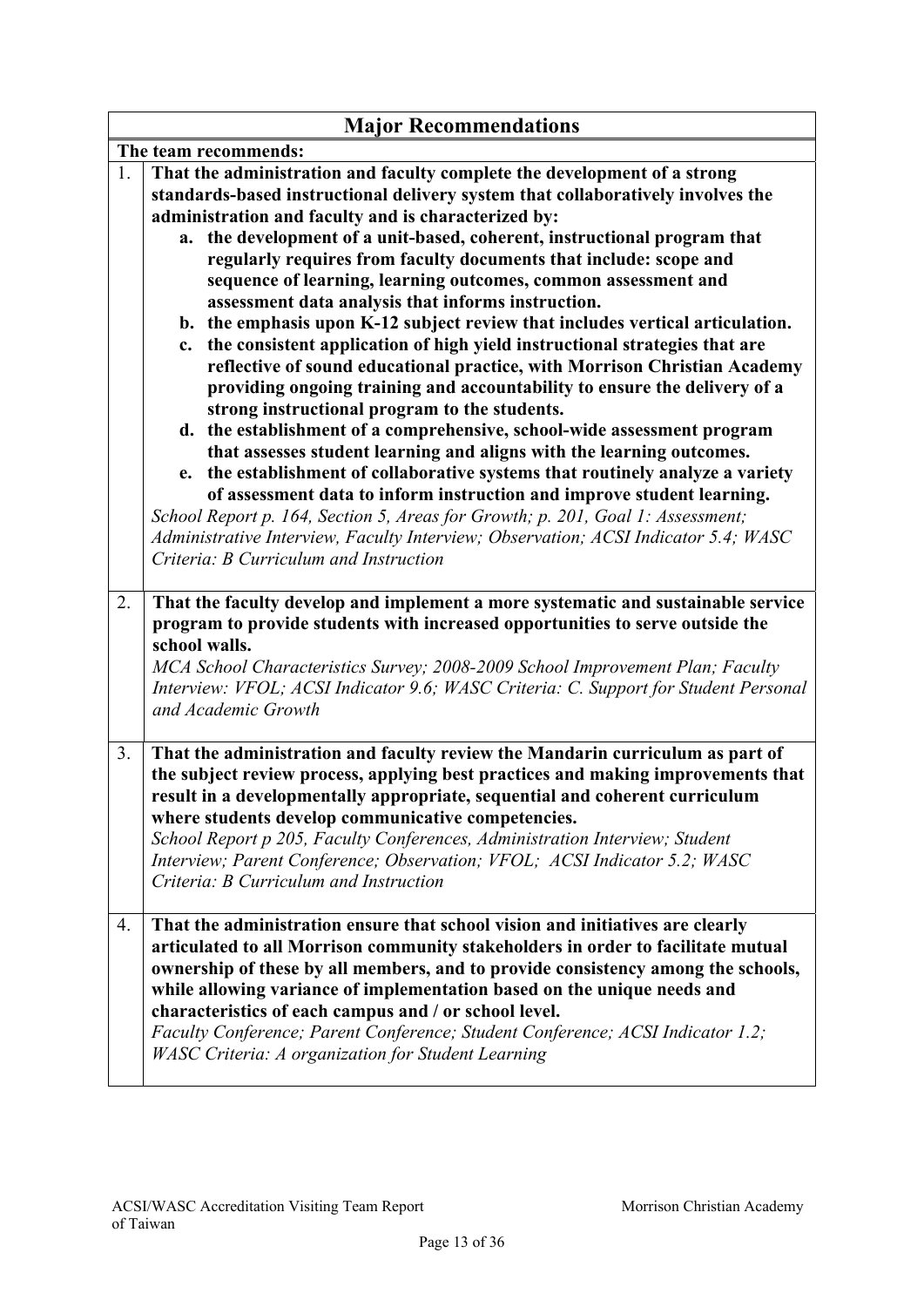5. **That the board review the enrollment policy in light of the declining enrollment of missionary children and changing demographics to ensure the school's future viability – while maintaining the school's vision.** 

*School Report p. Board Conference, Parent Conference; Administrative Interview; ACSI Indicator 2.2; WASC Criteria: A. Organization for Student Learning*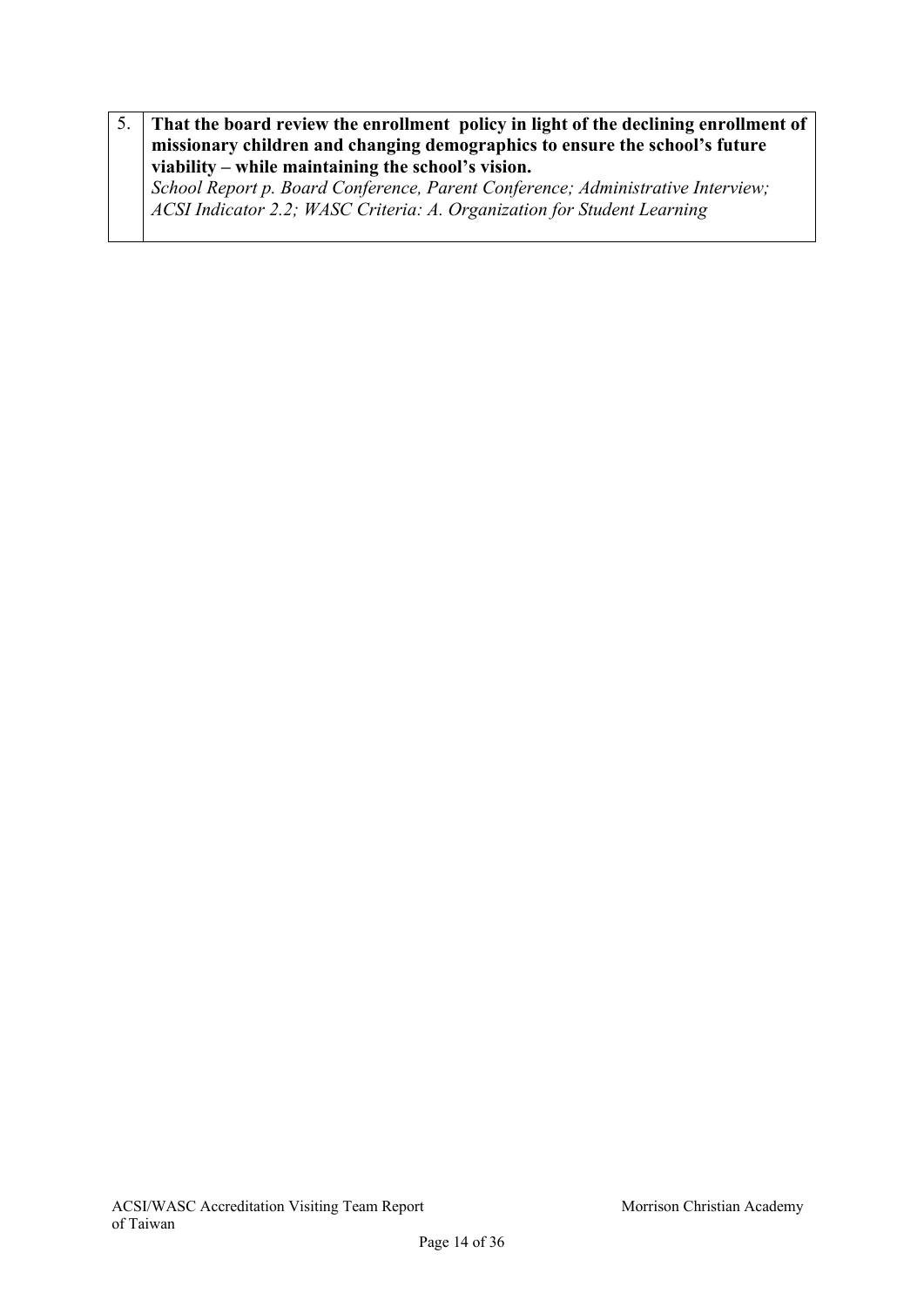## **Section 1: Philosophy & Foundations**  Morrison Christian Academy remains firmly committed to its foundational mission. The regular review and publication of the school's philosophy, mission, purpose and *Vision For Our Learners (VFOL)* assures that the stakeholders are "owners" of the philosophy and goals of the school. The school's leadership recognizes the importance of assessing whether the students "buy in" to the philosophy through the use of the DAP survey. They have also surveyed parents, staff and students to assess their understanding of the school's vision. There is a clear sense of community among all involved with Morrison. VFOL is clearly understood and supported by the school community, especially as noted at the Bethany Campus. The school board has remained stable through the years and possesses a definite institutional memory. **The team commends:**  1. The board and administration for committing themselves to review the foundational documents on a four-year rotation, resulting in an understanding by the leadership of exactly what the purpose of Morrison Christian Academy is. *School Report Chapter 3, pp 129-130; Superintendent Interview*  2. **The administration for implementing and continually refining the school's** *Vision For Our Learners* **which results in faculty having a clear understanding of results that are expected so they can better monitor and assess student learning.**  *School Report Chapter 3, pp 129-130; Faculty, Parent, Student Conferences*

3. The administration for ensuring that all faculty sign the school statement of faith, resulting in the students receiving instruction from spiritually qualified men and women.

*School Report Chapter 3, pp 129-130; Admin Interview; Policy Document; Faculty Interview* 

4. The administration and board for implementing, refining, and communicating the school's *Vision for our Learners,* resulting in the faculty directly teaching and assessing the students' knowledge and implementation of the *Vision for our Learners*  (especially noted at the Bethany campus). *School Report Chapter 3, pp 129-130; Faculty Interview, Parent & Student Conferences* 

#### **The team recommends:**

- 1. That the administration continue its effort to dialog with parents to help them understand the concept of "holistic" education and what that might mean for a student's future academic endeavor, resulting in better communication among stakeholders. *School Report, Chapter 3, pp 131-132; Parent Conference*  2. That the administration and faculty decide which programs can be expanded or "intentionally limited" in order to help students focus on what their gifts may be.
	- *School Report, Chapter 3, pp 131-132; Faculty Conference*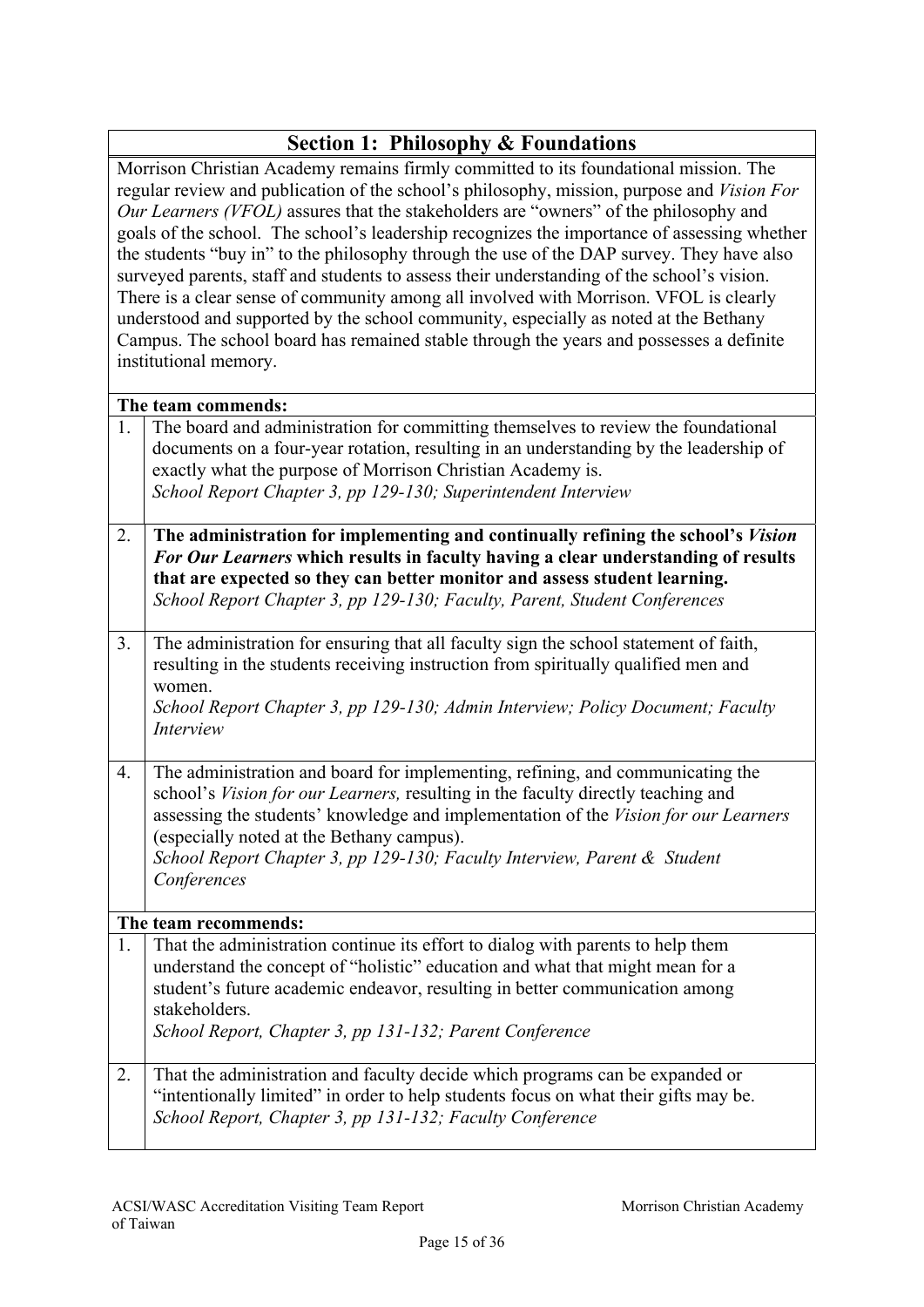### **Section 2: School Organization**

The Morrison Christian Association, a non-profit corporation in New Jersey and Taiwan, owns and operates Morrison Christian Academy, which consists of three campuses in Taiwan, one in Taipei, one in Kaohsuing, and one in Taichung. The Association is made up of four missionary organizations: World Venture, OMS International, The Evangelical Alliance Mission (TEAM), and the Southern Baptist (IMB).

The school system is governed by the Morrison Christian Academy Board of Trustees. The Association appoints one alumnus and up to eight trustees (two from each mission) as board members, who in turn appoint up to three additional trustees representing other missionary organizations served by the school. Although potentially 70% of the student constituency is comprised of students from the business/ professional community, this group is not represented on the Board of Trustees.

The Board is responsible for the over all management of Morrison Christian Academy by providing direction and policies to ensure the smooth operation of the school and to meet the needs of students and interests of the Association. The school superintendent is accountable to the Board, and the Board is accountable to the sponsoring missions and stakeholders. There are written specific and comprehensive polices and procedures to guide all aspects of the operation of the school. Board polices are reviewed on a four year cycle, and administrative procedures, based on these polices, are also periodically reviewed. The board also provides oversight in setting tuition and fees, providing appropriate educational facilities, and the articulation of long-range planning through input from members of the Morrison community.

The school has clearly established and articulated faith, philosophy, and mission statements, as well as global expected student learning outcomes called *Vision for Our Learners* (VFOL). The school administration is empowered by the Board to make day to day decisions regarding the implementation of the polices and programs of the organization. Each campus principal is considered the instructional leader of his or her school.

#### **The team commends:**

1. The board and administration for developing and implementing appropriate and comprehensive policies and procedures that provide Christ-centered governance to the school. *School Report p.5; Board Conference; Parent Conference*, *Board Policy,* 

*Administrative Procedure Manual, Parent/Teacher Handbooks* 

2. The board and administration for fostering an environment of shared leadership that promotes a culture of collaboration among all Morrison Christian Academy community members (SAC, PAC, Campus Teams, CPT, SP, SLT, and STUCO). *School Report p. 135 Administrative Interview, Parents Conference; Faculty Interview*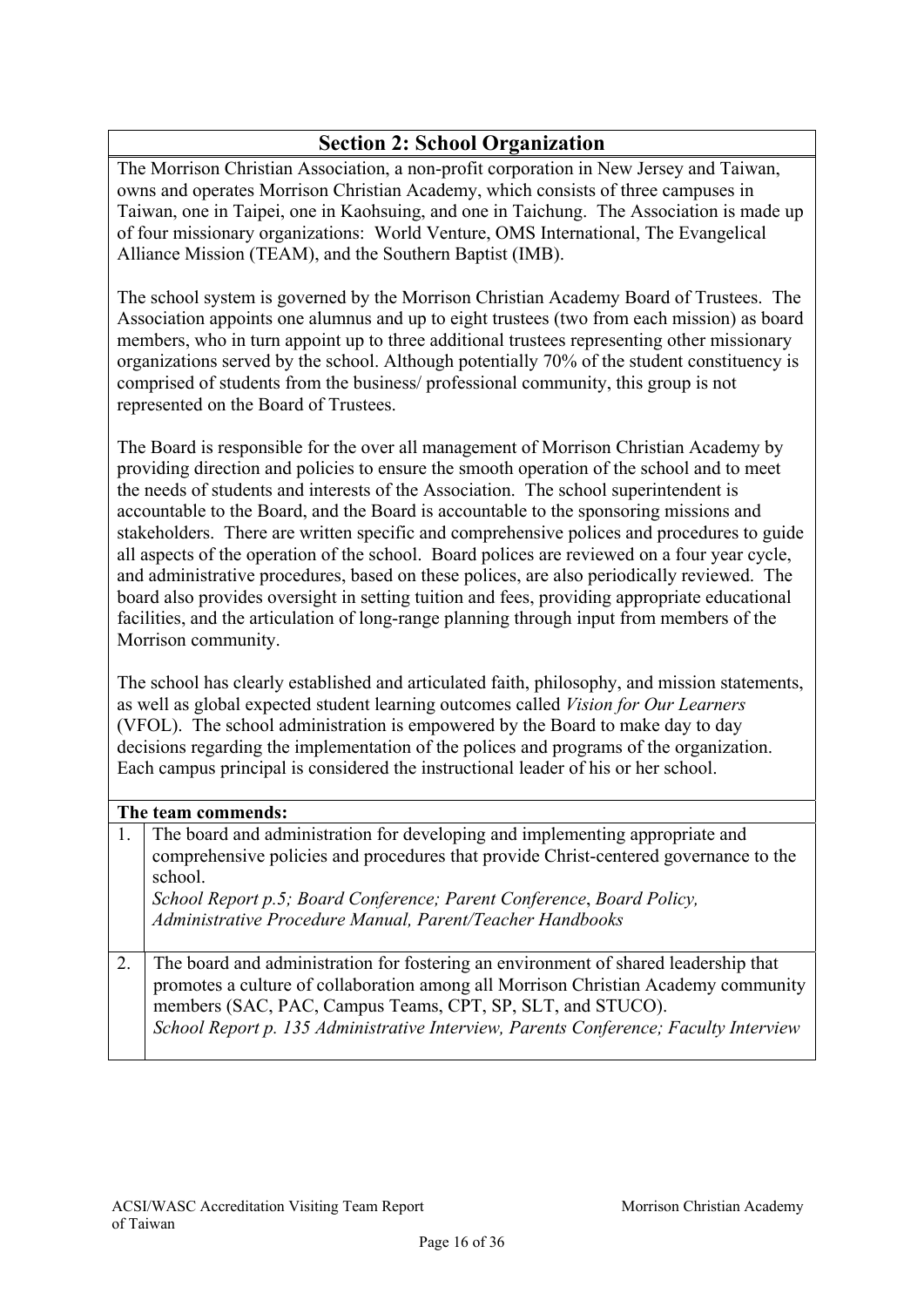| 3 <sub>1</sub><br>4. | The administration for developing the following programs to meet the needs of<br>students: addition of special needs and curriculum coordinators on each campus,<br>implementation of the DIBELS testing in grades K-2, development of collaborative<br>teaching teams at all schools to discuss strategies to meet the needs of "struggling"<br>students, and the implementation of the English Language Learner (ELL) program.<br>School Report p. 136, Special Needs' Coordinators, Director Of Curriculum, &<br><b>Faculty Interview</b><br>The board, administration, and faculty for their dedication to the ministry of the<br>Morrison Christian Academy, resulting in a caring, supportive and Christian learning<br>environment that focuses on student learning in the context of a biblically based<br>educational program. |
|----------------------|-----------------------------------------------------------------------------------------------------------------------------------------------------------------------------------------------------------------------------------------------------------------------------------------------------------------------------------------------------------------------------------------------------------------------------------------------------------------------------------------------------------------------------------------------------------------------------------------------------------------------------------------------------------------------------------------------------------------------------------------------------------------------------------------------------------------------------------------|
|                      | School Report p. 139; Administration Interview; Parent Conference; Student<br>Conference                                                                                                                                                                                                                                                                                                                                                                                                                                                                                                                                                                                                                                                                                                                                                |
| 5.                   | The board for recognizing its role as providing direction and policies for Morrison<br>Christian Academy, which allows the administration to focus on day to day decisions<br>in relation to student learning.<br>School Report p.139; Board Conference, Board Policy Manual                                                                                                                                                                                                                                                                                                                                                                                                                                                                                                                                                            |
|                      | The team recommends:                                                                                                                                                                                                                                                                                                                                                                                                                                                                                                                                                                                                                                                                                                                                                                                                                    |
| 1 <sub>1</sub>       | That the admissions office establish procedures to gather information regarding the<br>learning needs of students so that they can be appropriately supported by the school;<br>and develop a screening of Kindergarten students to ensure they are developmentally<br>ready for school.<br>School Report p.139, Faculty Interview; Learning Support Specialist Interview,                                                                                                                                                                                                                                                                                                                                                                                                                                                              |
| 2.                   | That the board review the enrollment policy of the school in light of the declining<br>enrollment of missionary children and changing demographics to ensure the<br>school's future viability – while maintaining the school's vision.<br>School Report pp. 7, 19,25; Board Conference, Parent Conference; Student<br>Conference; Administrative Interview                                                                                                                                                                                                                                                                                                                                                                                                                                                                              |
| 3.                   | That the administration establish learning support for students who are not ELL or<br>special needs students and yet are falling behind in their classes.<br>School Report p.139, Faculty Interview                                                                                                                                                                                                                                                                                                                                                                                                                                                                                                                                                                                                                                     |
| 4.                   | That the administration ensure that school vision and initiatives are clearly<br>articulated to all Morrison community stakeholders in order to facilitate mutual<br>ownership of these by all members, and to provide consistency among the schools,<br>while allowing variance of implementation based on the unique needs and<br>characteristics of each campus and / or school level.<br>Faculty Conference; Parent Conference; Student Conference                                                                                                                                                                                                                                                                                                                                                                                  |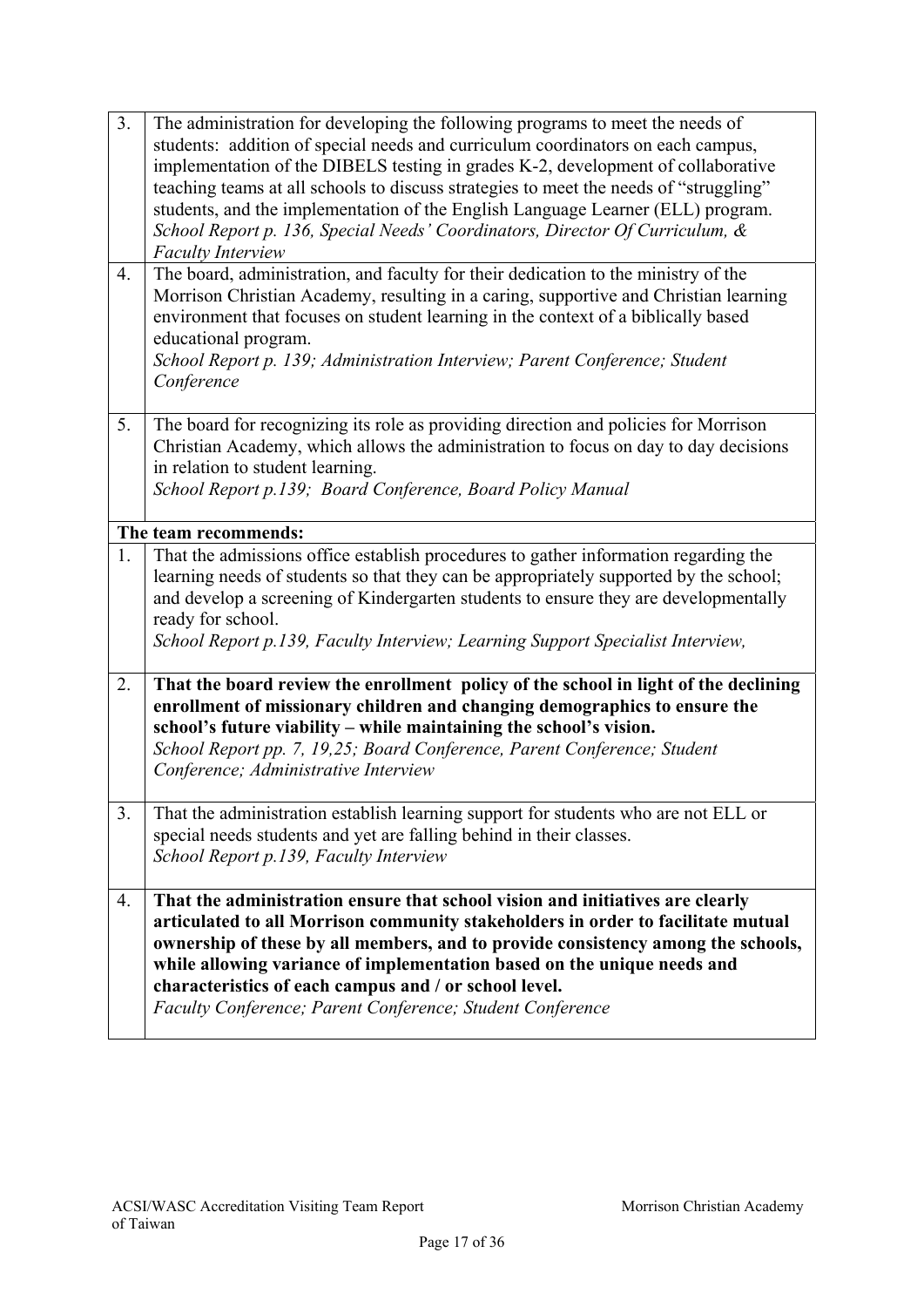# **Section 3: Home and School Community Relations and Student Services**

In recent years Morrison has significantly increased the variety and scope of the demographic and community profile information it systematically generates. While finding time to assess the data has proven to be challenging, an abundance of meaningful demographic and perception (survey) data exists. Survey information is collected from alumni, students, parents and staff. The school compiles these data on a computer program (Chancery) and is striving to make it more readily available to those who need the data in the decision making process.

In an effort to communicate more effectively with its linguistically diverse parent community, the school has translated documents, publications and the parent survey into Chinese. At Taichung, where a larger Korean population exists, important notices are translated into Korean. Traditional parent conferences, various special information events for parents and the use of email facilitate communication between the school and parents. Given the distances between the three campuses, communication among staff members engaged in curriculum development or other important initiatives can prove to be challenging. Both the parent and student surveys confirm that these groups are generally satisfied with the effectiveness of communication with the school. The Parent Advisory Council (PAC) on each campus actively enhances opportunities available for students. The administration seeks input from the PAC, and the parents believe that their comments and suggestions are appreciated and acted upon.

With guidance counselors serving each of the three campuses and preparing students to transfer to Taichung for high school, appropriate resources exist to screen, assess and support students. A school psychologist visits the campus annually to support the school's teachers and counseling staff. Though the school does not intentionally enroll non-missionary students with learning differences, special needs teachers exist at each campus. Appropriate standardized testing confirms that students are progressing academically and serve to identify any student experiencing learning difficulties.

A variety of extracurricular activities exists at each of the schools and for all ages of students. These include a broad range of athletic, fine arts and other activities. These activities support the aspect of the school's Vision Statement related to each student becoming a steward of quality of life.

|    | The team commends:                                                                                                                                                                                                                                                        |
|----|---------------------------------------------------------------------------------------------------------------------------------------------------------------------------------------------------------------------------------------------------------------------------|
| 1. | The administration for establishing and regularly expanding a systematic means of<br>collecting and storing a range of demographic and survey data to assist in making data<br>based decisions.<br>School Report pp, 30, 143; Faculty Interview; Administration Interview |
| 2. | The administration and faculty for enhancing communication with the parent<br>community including support of the PAC and the translation of important documents<br>into Chinese and Korean.<br>School Report pp. 144 – 145; Parent Conference; Observation                |
| 3. | The Parent Advisory Council for its commitment to the school, support of student<br>activities and willingness to share parental perspectives with the school administration.<br>Administration Interview; PAC Members Conferences                                        |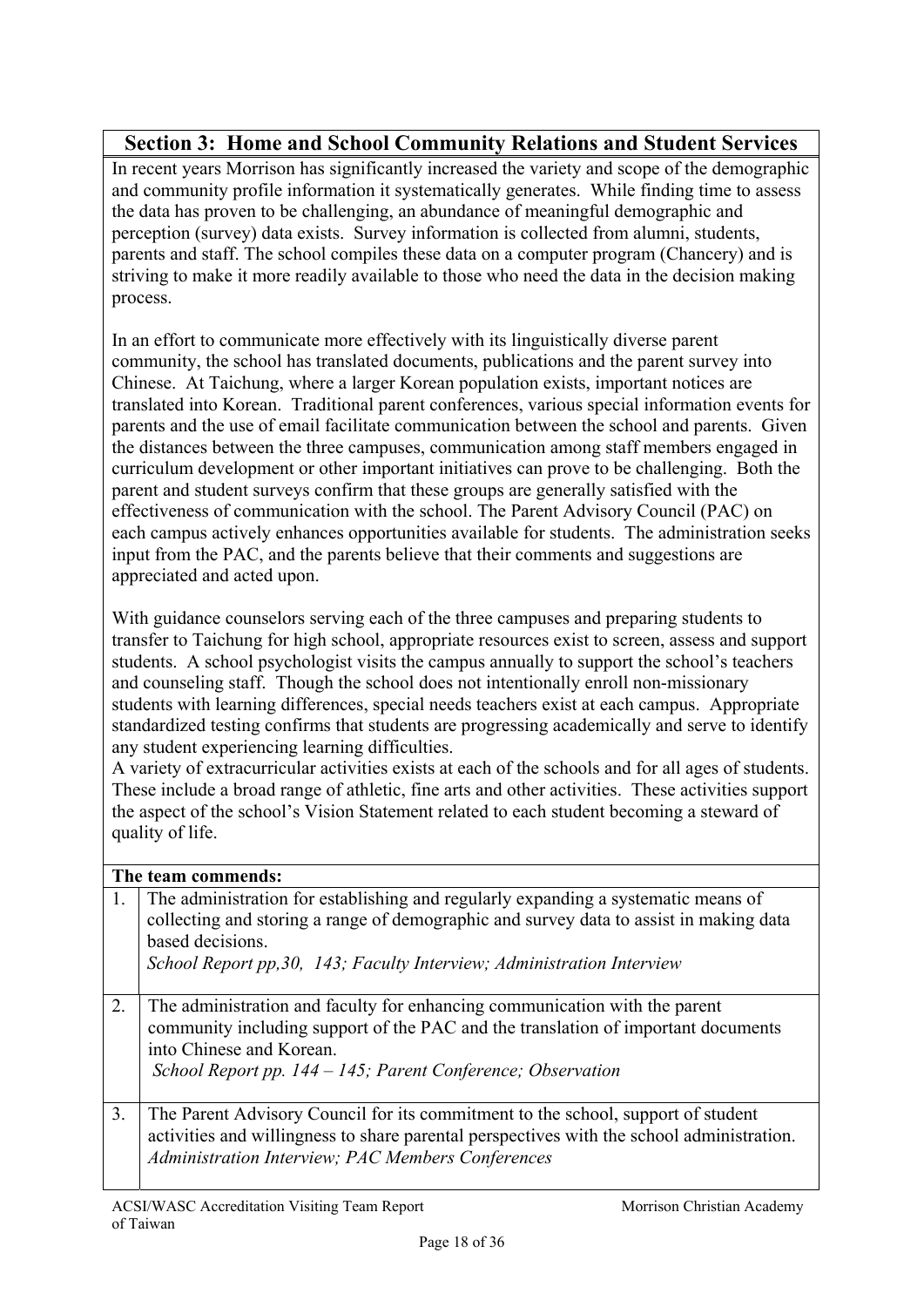|    | The team recommends:                                                                                                                                                                                                                                                                                                                                                          |
|----|-------------------------------------------------------------------------------------------------------------------------------------------------------------------------------------------------------------------------------------------------------------------------------------------------------------------------------------------------------------------------------|
| 1. | That the administration and board monitor the trend toward declining elementary school<br>enrollment and develop procedures to reverse the trend or ensure the school's<br>programmatic and financial stability should the trend continue.<br>School Report pp. 25, 149; Administration Interview                                                                             |
| 2. | That the administration and faculty identify and implement additional means through<br>which the unusually rich demographic and perception data can be accessed and utilized<br>in making decisions with respect to curriculum and other programmatic activities.<br>School Report p. 30; Administration Interview; Faculty Interview                                         |
| 3. | The administration and faculty provide guided opportunities for students to learn and<br>experience compassion, generosity, and authentic Christian living outside the classroom<br>to positively Impact the World.<br>School Report p. 207; Improvement Plan; Administration Interview; Student<br>Conference; Parent Conference; Faculty Interview; VFOL; Mission Statement |
| 4. | The administration and faculty continue cultivating a collaborative learning community<br>which builds understanding and increases commitment to the school's mission and<br>vision.<br>School Report p. 203; Improvement Plan; Administration Interview; Student<br>Conference; Parent Conference; Faculty Interview; VFOL; Mission Statement                                |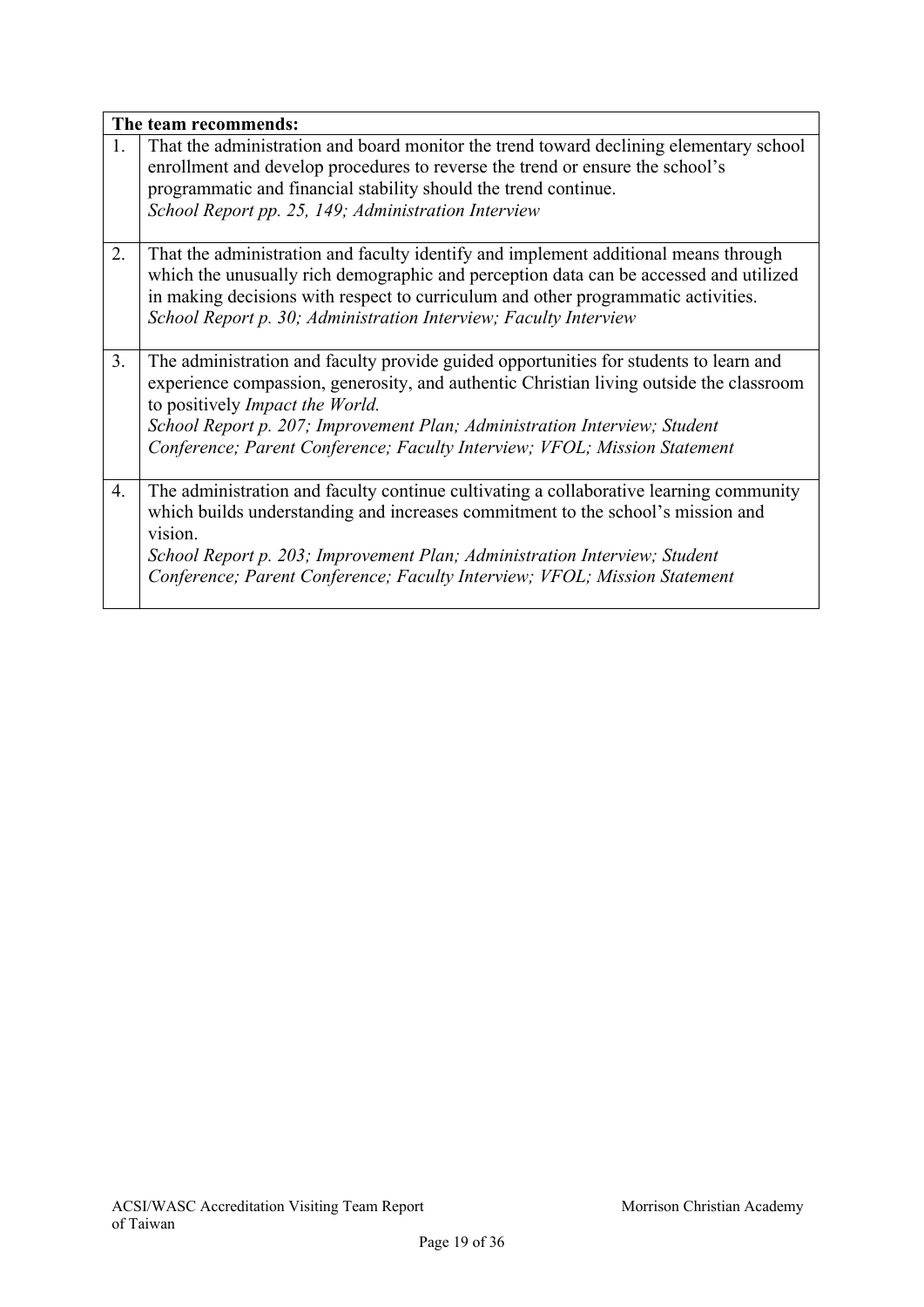#### **Section 4: Personnel**

The number of instructional staff and support staff at Morrison is sufficient for the scope of its educational program. There are seven administrative personnel, nine system-wide support personnel, ninety-two teachers, twenty-one student services personnel, and fortyfive classified personnel.

Morrison works diligently at recruiting quality faculty who are committed to it vision and mission. The faculty shows its ownership of the vision and mission by staying involved in outreach ministry opportunities outside the school day in both school and community related activities.

Over the past few years Morrison has attempted to improve its professional development activities and the amount of benefits it offers employees. Morrison Christian Academy's Professional Development and Teacher Assessment Plan are designed to maximize student learning, making the improvement of the quality of teaching a priority to both the teacher and the supervisor. The process is continuous, using an approach that is systematic and objective. There are forty-five minutes a week for Collaborative Planning Time and fortyfive minutes a week for Team Time Allocations. There was fifty-four hours of professional development on a variety of topics this year.

Exit interviews indicated that some of the best teachers were leaving to pursue a master's degree or live closer to relatives in their homeland. In response, Morrison substantially increased homeland travel benefits, offered a Master's program that can be completed in Asia, and for the past four years worked at bringing quality presenters for professional development days. Compensation has been given for personnel to take Chinese Language Study.

Morrison clearly outlines responsibilities and expectations for the faculty in its policies and procedures.

|             | The team commends:                                                                                                                                                                                                                                                                                                                                                                                                                                                                                                                           |  |
|-------------|----------------------------------------------------------------------------------------------------------------------------------------------------------------------------------------------------------------------------------------------------------------------------------------------------------------------------------------------------------------------------------------------------------------------------------------------------------------------------------------------------------------------------------------------|--|
| $1_{\cdot}$ | The faculty for believing in and supporting the vision and mission of the school, which<br>is evidenced by its involvement with student activities outside of school (i.e.<br>outreaches, service projects, etc ) and community activities ( <i>i.e.</i> discipleship groups,<br>leading Bible studies, community service projects, 30 hour famine, etc.).<br>School Report p 158, Strengths; VFOL: As a Steward of Quality of Life and As a<br>Moral and Ethical Citizen; Alumnus Statement; Faculty Interview; Administration<br>Interview |  |
| 2.          | The administration for implementing an effective organizational structure which has<br>aligned the school improvement goals with professional development and collaborative<br>planning time to improve student achievement.<br>School Report p 158, Strengths; p. 201-202, School Improvement Plans 1, & 2;<br>Administration Interview; Professional Development Report; Faculty Interview                                                                                                                                                 |  |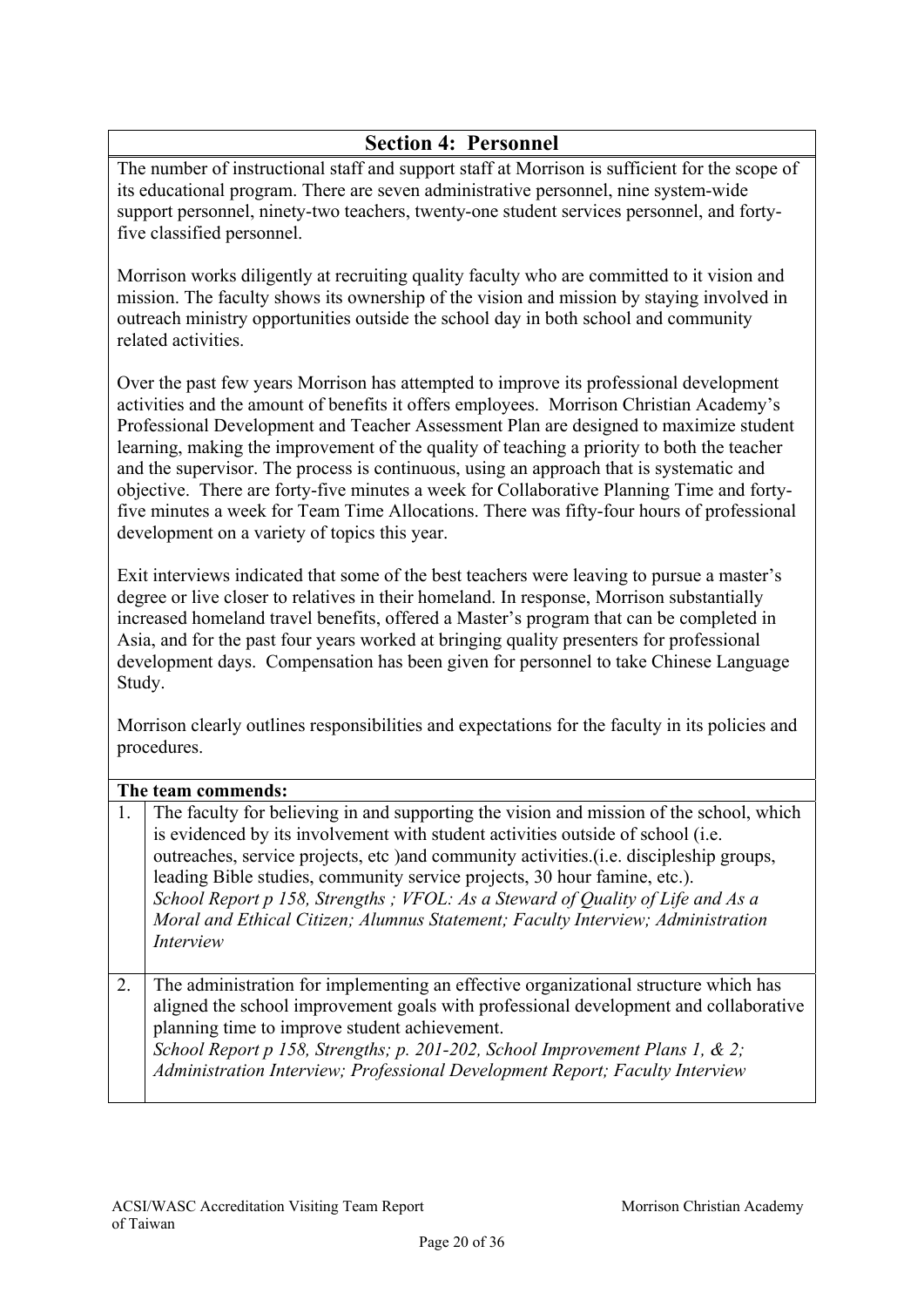| 3. | The board and administration for their effort to retain good teachers by providing funds<br>for faculty graduate programs, building new faculty housing facilities, and improving<br>professional development.<br>School Report p 158, Strengths; Administration Interview; Faculty Interview                                                                                                                    |
|----|------------------------------------------------------------------------------------------------------------------------------------------------------------------------------------------------------------------------------------------------------------------------------------------------------------------------------------------------------------------------------------------------------------------|
| 4. | The administration for taking care to hire faculty and staff who are committed to the<br>Vision For Our Learners and who are spiritually mature, thus providing and<br>maintaining a thorough Christian environment in which students are encouraged and<br>challenged in their spiritual walk.<br>School Report p 153-155; VFOL; Observation; Administration Interview, Faculty<br>Interview; Parent Conference |
| 5. | The faculty for their commitment to the students as exhibited by their care,<br>concern, and servant's attitude, enhancing the overall nurturing and supportive<br>school environment.<br>School Report p 153-155; Parent Conference, Student Conference; Observation                                                                                                                                            |
| 6. | The administration for their high level of commitment to the students, staff and<br>families of MCA and servant leadership, which promote confidence and stability<br>throughout the school community.<br>Faculty Interview, Parent Conference; Student Conference                                                                                                                                               |
|    | The team recommends:                                                                                                                                                                                                                                                                                                                                                                                             |
| 1. | That the administration monitors its plan to ensure that the few faculty members<br>teaching in non-core subjects obtain a bachelor's degree to provide adequate classroom<br>instruction in all classrooms.<br>School Report p. 156, Areas for Growth; Administration Interview; ACSI Indicator 4.6                                                                                                             |
| 2. | That the administration further develop the teacher mentoring program which will<br>support and train new and less experienced teachers and result in better classroom<br>instruction.<br>Faculty Conference; Administration Interview                                                                                                                                                                           |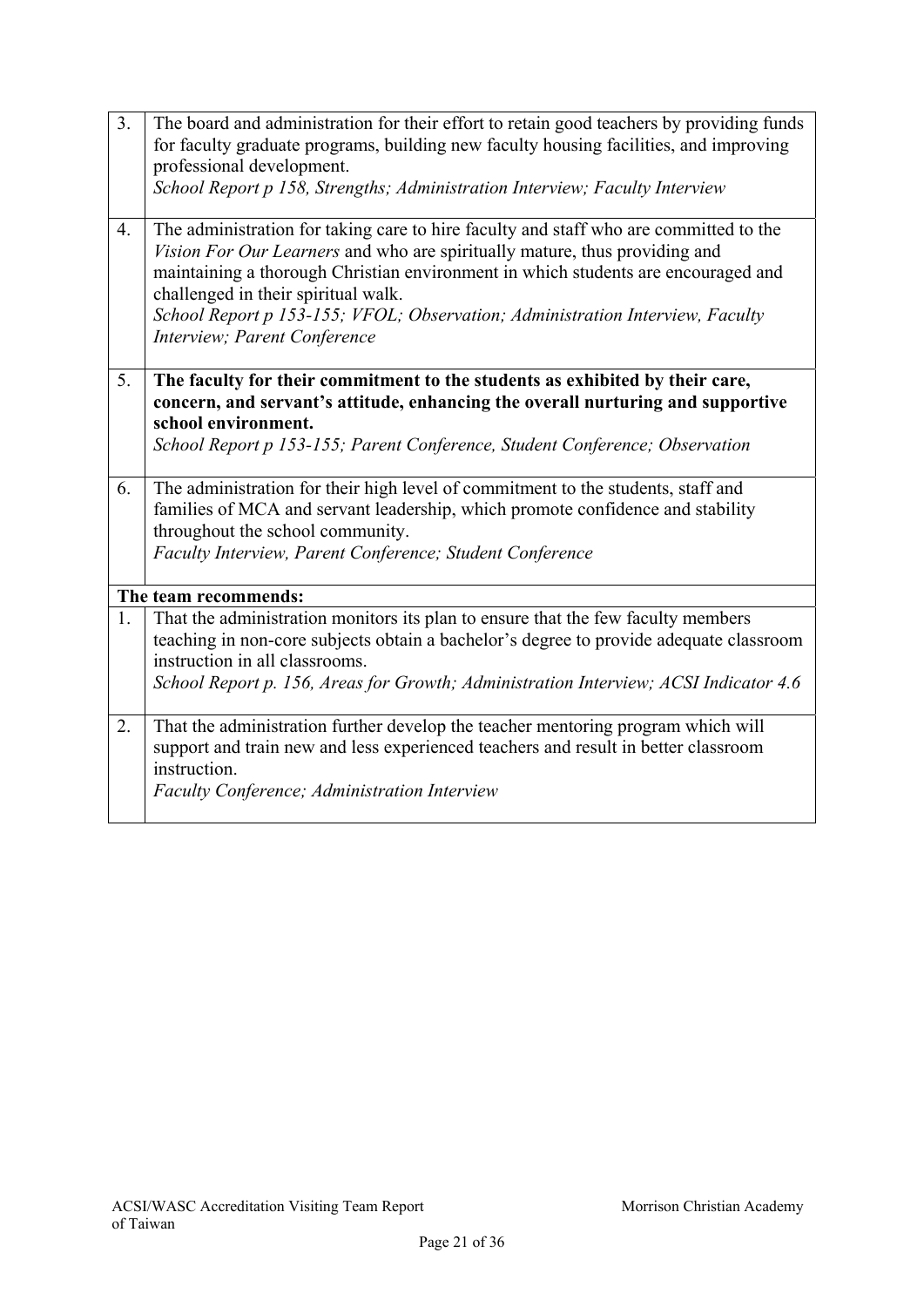## **Section 5: Instructional Program**

The ongoing curriculum work at Morrison Christian Academy Christian Academy has been directed by a single system-wide School Improvement Plan (SIP), with work informed by current research and best practices. Since the last 2004 ACSI/WASC Accreditation Visit to Morrison Christian Academy Christian Academy, a great deal of sustained effort has been directed toward the instructional program. The school plan incorporates system-wide development of the instructional program, together with individual site initiatives that respond to the specific needs of a campus. The system-wide initiatives includes: writing standards based curriculum, collaboratively developing curriculum unit plans, and providing collaborative job embedded team time for all teachers. Curriculum coordinators are in place at each campus and support faculty in this work. The instructional initiatives have resulted in the accomplishment of substantial work in the instructional program, led by the Superintendent and Directors (past and current) of Curriculum and Professional Development.

At Morrison Christian Academy there is an established process for the development of the instructional program. Beginning in 2004 Morrison Christian Academy administrators worked to structure the instructional program development process so that it was practical and meaningful for teachers and students. Teachers work together to design the curriculum. The work is supported through the provision of common planning time mostly provided during the school day that has been implemented across the three campuses for all teachers.

Morrison Christian Academy is developing curriculum guides in each subject area that include the: instructional philosophy, Vision For Our Learners (VFOL), sequence of courses taught, overview of courses and resources. To date, three curriculum guides have been completed in Language Arts, Mathematics and Social Studies. Currently Morrison Christian Academy has taskforces working on curriculum guides in Science, Physical Education, Chinese and Technology. These are expected to be completed during the 2008-9 school year. In the future, work is planned in the areas of: Bible, Spanish, Fine and Practical Arts.

Morrison Christian Academy is working towards the development of a documented, guaranteed curriculum that is standards and unit-based. Morrison Christian Academy has developed a uniform K-12 unit format. The unit planner incorporates the design features found in the *ACSI 5.2 rubric*. It includes the: learning goals to be accomplished by students, instructional methods that support learning, assessments methods used to assess the effectiveness of learning and resources that include the textbooks.

The completed collaboratively curriculum units are stored on Moodle so that teacher-teams in all schools can access the units. To date, significant progress has been made towards documenting the taught curriculum, though continued work is needed, as the full uploading of the curriculum onto Moodle is not yet complete. The clear and sustained focus on unit development has enhanced the coherence of the instructional program at Morrison Christian Academy.

Recent examination of the instructional program by Morrison Christian Academy has spotlighted the need to further strengthen the congruence between the written curriculum and instruction in the classroom through ongoing monitoring. Morrison Christian Academy recognizes that monitoring the instructional program through various strategies that include regular walk throughs and requiring curriculum documents from faculty will serve them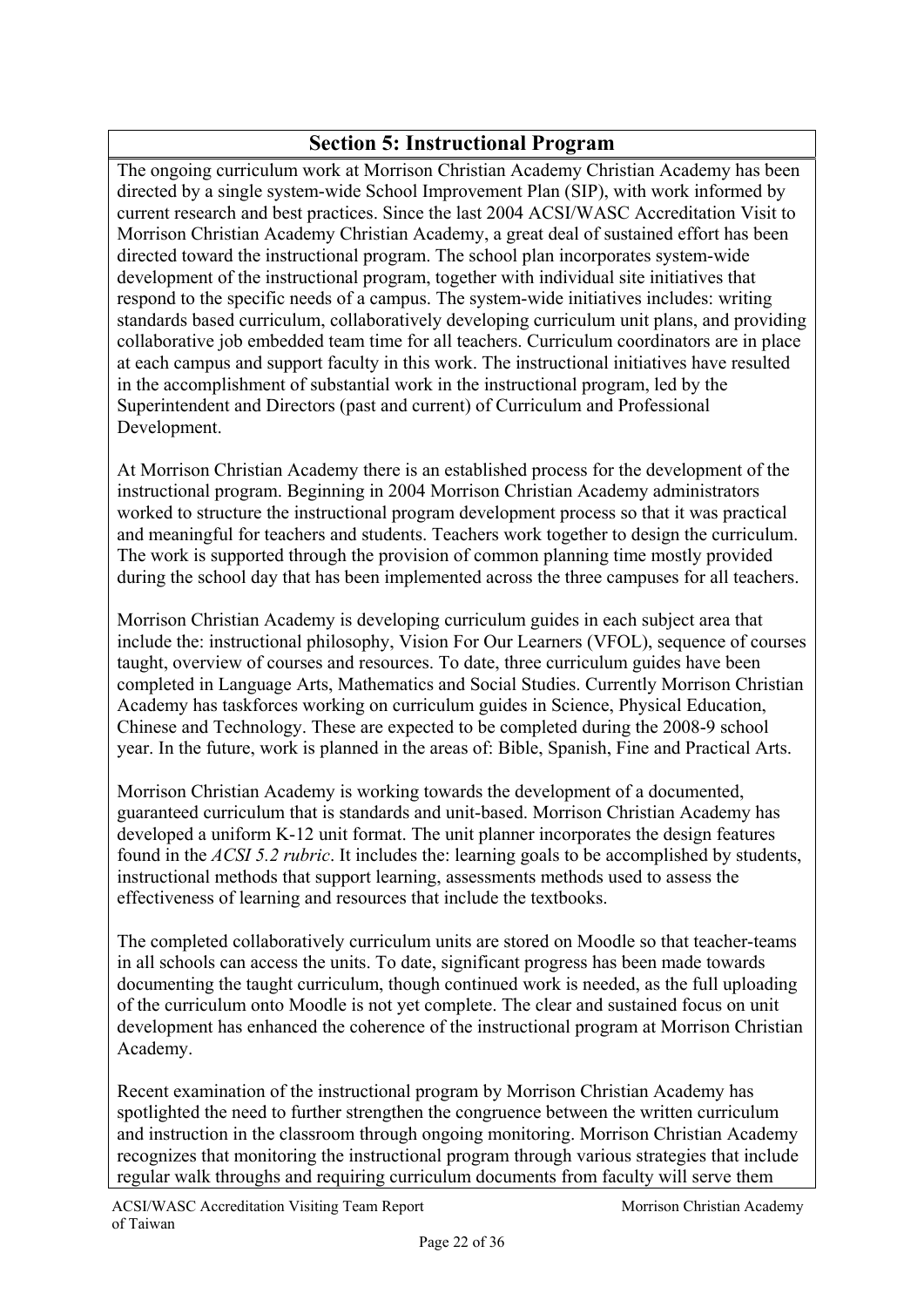well. Morrison plans to regularly require the following documents: the unit sequence, the learning outcomes (which also align with the assessment) the common assessment(s) and the assessment analysis that informs instruction for monitoring the instructional program.

Morrison Christian Academy has established a K-12 curriculum review process to evaluate the curriculum. Curriculum review was completed in 2009 in Language Arts, Guidance, Mathematics and Social Studies. Currently work is being undertaken in Science, Physical Education, Chinese and Technology. The reviews are expected to be completed in 2009-10. Four subject areas remain in the initial stages of review. The school formally and collaboratively evaluates the instructional program in a systematic process that is designed to facilitate curriculum improvement and shared pedagogical understanding. The school evidences ongoing commitment to curriculum revision and recognizes the need to continue with this work.

Representative faculty from the three campuses meet together when undertaking a K-12 subject's review. The steps for subject review include an examination of exemplary practices and programs, a review of Morrison Christian Academy's foundational documents, and an articulation of 'hallmarks' in a subject area. Changes are recommended to the current program and implementation follows the planning stage. In the future, Morrison Christian Academy recognizes that continued emphasis upon K-12 subject articulation will strengthen vertical coherence across the grades and divisions. It will provide the opportunity to align the curriculum vertically and horizontally among grade levels, divisions and campuses. It is also anticipated that ongoing collaboration will improve curriculum design in areas such as consistency of delivery, instructional sequence, and common assessments

The school is committed to the integration of the biblical world view, which is documented through each subject's educational philosophy that provides a biblical basis for each course. Additionally, Morrison Christian Academy is working towards ensuring that documentation of the biblical worldview exists within each unit of instruction. The existing instructional program at Morrison Christian Academy develops within each student a Christian view of God, humanity and the world. In addition, teachers utilize teachable moments throughout the school day to connect learning with biblical understanding.

Within the classrooms, teachers at Morrison Christian Academy employ a range of instructional strategies and learning activities that engage students in learning. In the classrooms students debate, role-play, make presentations, research and work on projects. Students use a variety of strategies as they plan, draft and edit their writing, while in science they research and experiment. Teachers employ different grouping strategies that facilitate cooperative learning. Teachers also demonstrate a commitment to developing critical thinking, with students demonstrating a range of thinking skills. Classroom observations evidenced students describing, analyzing, problem solving and making meaningful applications. The school is aware of the need to continue focusing on the application of high yield instructional strategies and high level questioning that are reflective of sound educational practice. Morrison Christian Academy is planning to provide ongoing training and accountability to ensure the delivery of a strong instructional program to the students.

There is sustained emphasis upon the VFOL at Morrison Christian Academy. Identification and integration of the VFOL began system-wide in 2002 and significant work has been undertaken. At the Bethany campus students enthusiastically articulate the VFOL –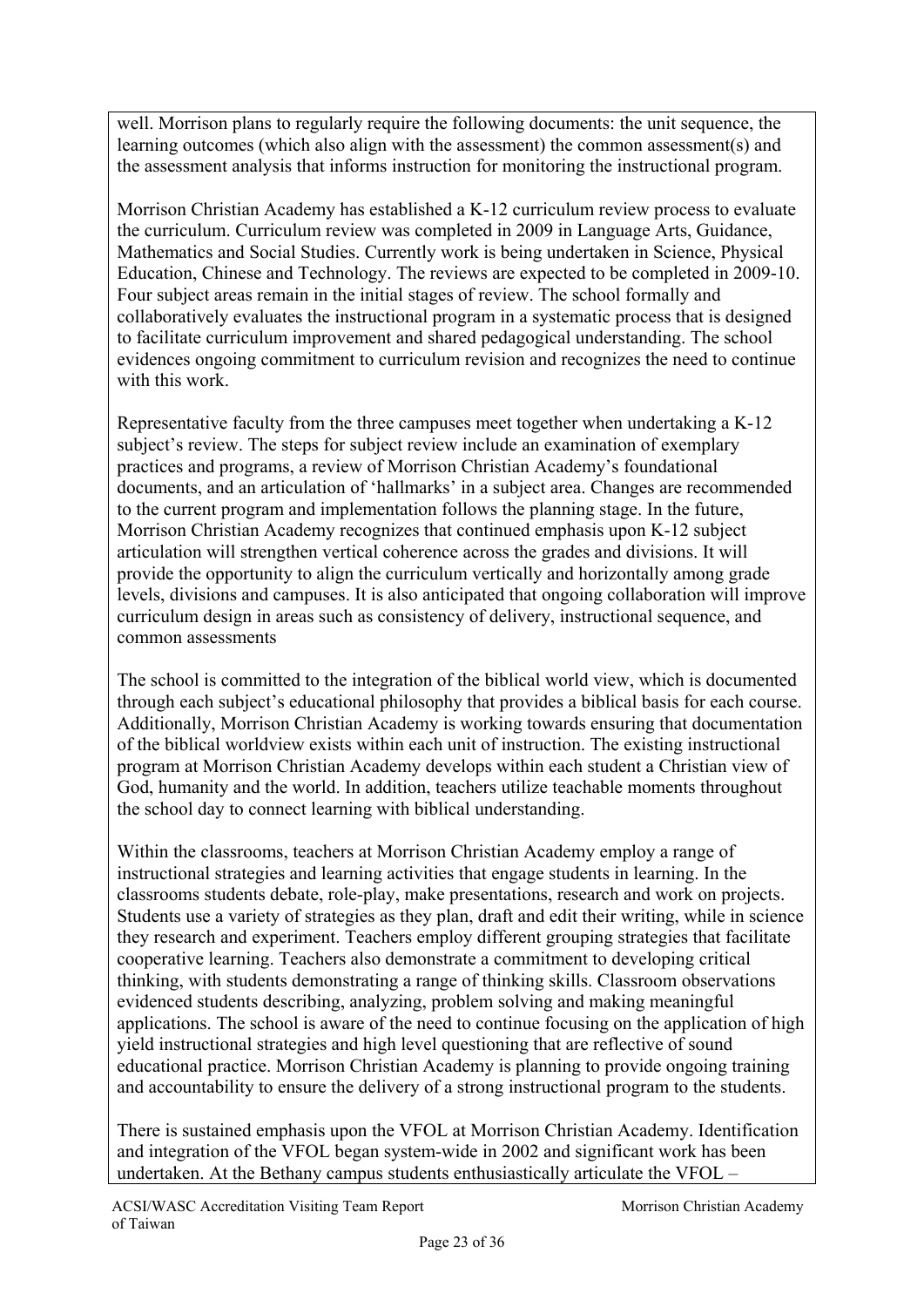motivated by stickers, T shirts and other 'reward' systems. In the instructional program, the VFOL are integrated within each unit and applied within the classroom by both teachers and students.

On a yearly basis, four professional days are provided at Morrison Christian Academy with six half days at each campus. Professional development plans are related to the improvement plans of the school. Morrison Christian Academy's professional development is structured through the setting of system-wide goals. Professional development is systematically planned by the school and has over the last four years included a focus on: developing collaborative units for each subject area in standards based classrooms, curriculum mapping, common assessments and biblical integration. The school has taken important steps to foster job embedded collaboration through common planning time that has been implemented across the three campuses for all teachers. At Morrison Christian Academy, new teachers are required to participate in a series of six core professional development training modules that include: benchmarks, instructional strategies, curriculum mapping, Six Traits VFOL and biblical world view integration.

The faculty is partially funded to attend regional conferences that include EARCOS and ICEC. Teachers can apply for a yearly \$1,000 and may apply it towards Masters programs or conferences. Within the school, the administration has worked towards meaningful job embedded professional development that supports both new and returning teachers. Morrison Christian Academy evidences a growth in the professional school culture and a deepening of teachers' pedagogical understanding.

Assessment has been identified as an important focus for the school. External assessments have been implemented that measure students' progress in learning. The external assessments include: Iowa Test of Basic Skills (ITBS), Scholastic Achievement Test (SAT) and Advanced Placement (AP) offered in English, Mathematics, Science and Social Science. Students take the SAT in grades eleven and twelve and tend to score stronger in math (average scores for 2005-6, 2006-7, 2009 are 616, 630, 602) rather than in Writing (average scores 563, 587, 541) and Critical Reading (average scores 561, 572, 558.) Reading achievement is assessed for grades K-2 through Dibbles In all areas Morrison Christian Academy scored higher than the national average. To date, standardized test scores are sent home to parents but there is no systematic analysis of these results. Morrison Christian Academy recognizes the need to increase both the number of students taking AP classes in the High School and the number of A.P. subject options in the High School which will enhance the instructional program.

The school is transitioning to the implementation of common classroom assessments. The design and implementation of common assessments across the grade levels and subject areas is a current focus. In October 2008, teams identified one common assessment for each quarter, with completion monitored by the principals and curriculum coordinators. The purposes of this work are to measure student achievement of the benchmarks and to enable teachers to analyze students' results and to use these results to inform and improve student learning.

To date, the analysis of assessment data is not undertaken on a routine basis. However, on a yearly basis a spring writing assessment has been implemented for grades 3-8. They are scored collaboratively using the Six Traits Rubric. Morrison Christian Academy recognizes the need to further refine teachers' use of assessment data – whether from external or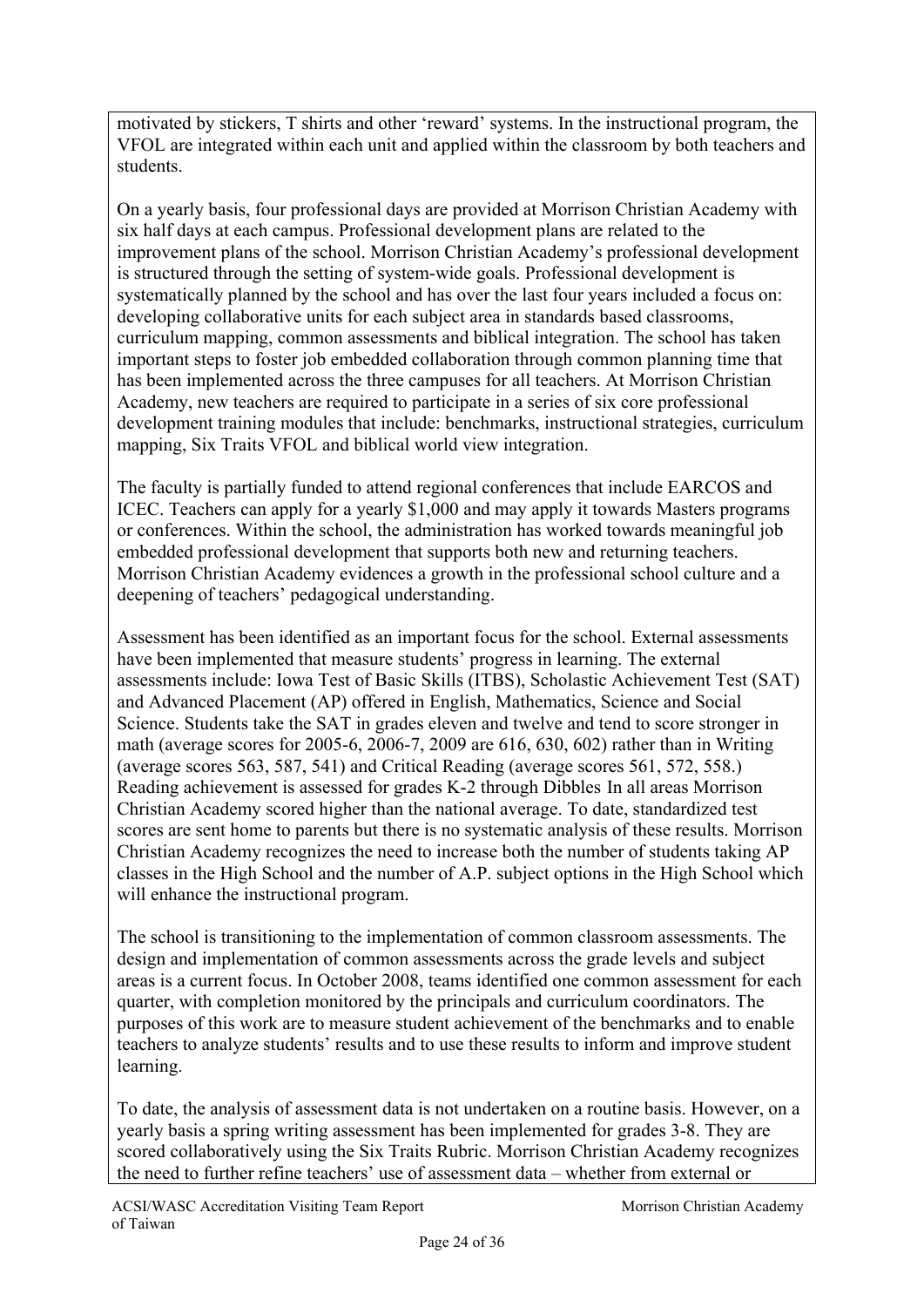internal assessments. Morrison Christian Academy recognizes the need to put in place systems whereby, on a routine basis, teachers analyze student assessment data for the purpose of improving learning. From the ongoing common assessment data, teachers feed their insights back into improving learning and teaching. The Self Study has provided Morrison Christian Academy with a clear indication of the next steps in the instructional program. The school has made firm progress and is extremely well placed to continue developing and refining the instructional program to enhance student learning. **The team commends:**  1. The Superintendent and Directors of Curriculum and Professional Development for developing policies and procedures for curriculum development and K-12 subject review that enhance the instructional program and support student learning. *School Report p. 161, Faculty Interview*  2. **The administrators and faculty for their creation and development of collaborative, standards-based curriculum documents for implementation in the classroom.**  *School Report p. 161, 96, Faculty Interview; Administrative Interview*  3. **The administration and faculty for their implementation of the writing assessment for grades 3-8 that utilizes the Six Traits Rubric and results in the analysis of assessment data to improve learning.**  *School Report p. 50, Faculty Interview; Administrative Interview*  4. The administration and faculty for their commitment to developing a collaborative learning community through the provision of time and training that enhances the instructional program. School *School Report p.161, Faculty Interview; Administrative Interview*  5. The administration for putting in place a system-wide school plan that has resulted in substantial development of the instructional program and increased coherence across the campuses over a short period of time. *School Report p.72, Faculty Interview; Administrative Interview*  **The team recommends:** 1. **That the administration and faculty complete the development of a strong standards-based instructional delivery system that collaboratively involves the administration and faculty and is characterized by: f. the development of a unit-based, coherent, instructional program that regularly requires from faculty documents that include: scope and sequence of learning, learning outcomes, common assessments and assessment data analysis that informs instruction. g. the emphasis upon K-12 subject review that includes vertical articulation. h. the consistent application of high yield instructional strategies that are reflective of sound educational practice, with Morrison Christian Academy providing ongoing training and accountability to ensure the delivery of a strong instructional program to the students.**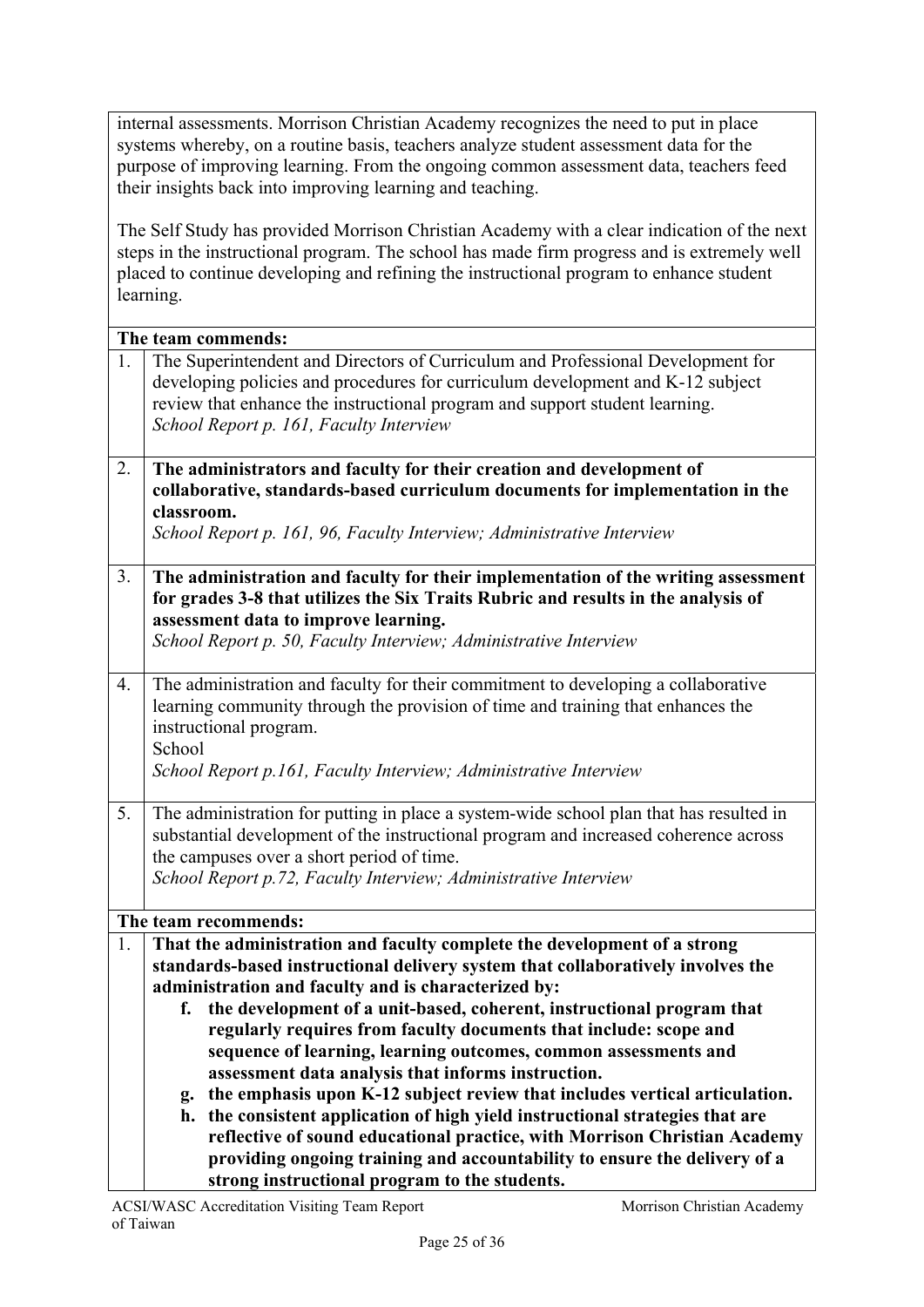|    | the establishment of a comprehensive, school-wide assessment program<br>i.<br>that assesses student learning and aligns with the learning outcomes.<br>the establishment of collaborative systems that routinely analyze a variety<br>j.<br>of assessment data to inform instruction and improve student learning.<br>School Report p. 164, Section 5, Areas for Growth; p. 201, Goal 1: Assessment;<br>Administrative Interview, Faculty Interview; Observation; |
|----|-------------------------------------------------------------------------------------------------------------------------------------------------------------------------------------------------------------------------------------------------------------------------------------------------------------------------------------------------------------------------------------------------------------------------------------------------------------------|
| 2. | That the administration and faculty investigate increasing both the number of students<br>taking Advanced Placement classes and the number of Advanced Placement subject<br>options that will result in the enhancement of the instructional program.<br>School Report p. 42, Student Conference                                                                                                                                                                  |
| 3. | That the administration and faculty review the Mandarin curriculum as part of<br>the subject review process, applying best practices and making improvements that<br>result in a developmentally appropriate, sequential and coherent curriculum<br>where students develop communicative competencies.<br>School Report p 205, Faculty Interview; Administrative Interview                                                                                        |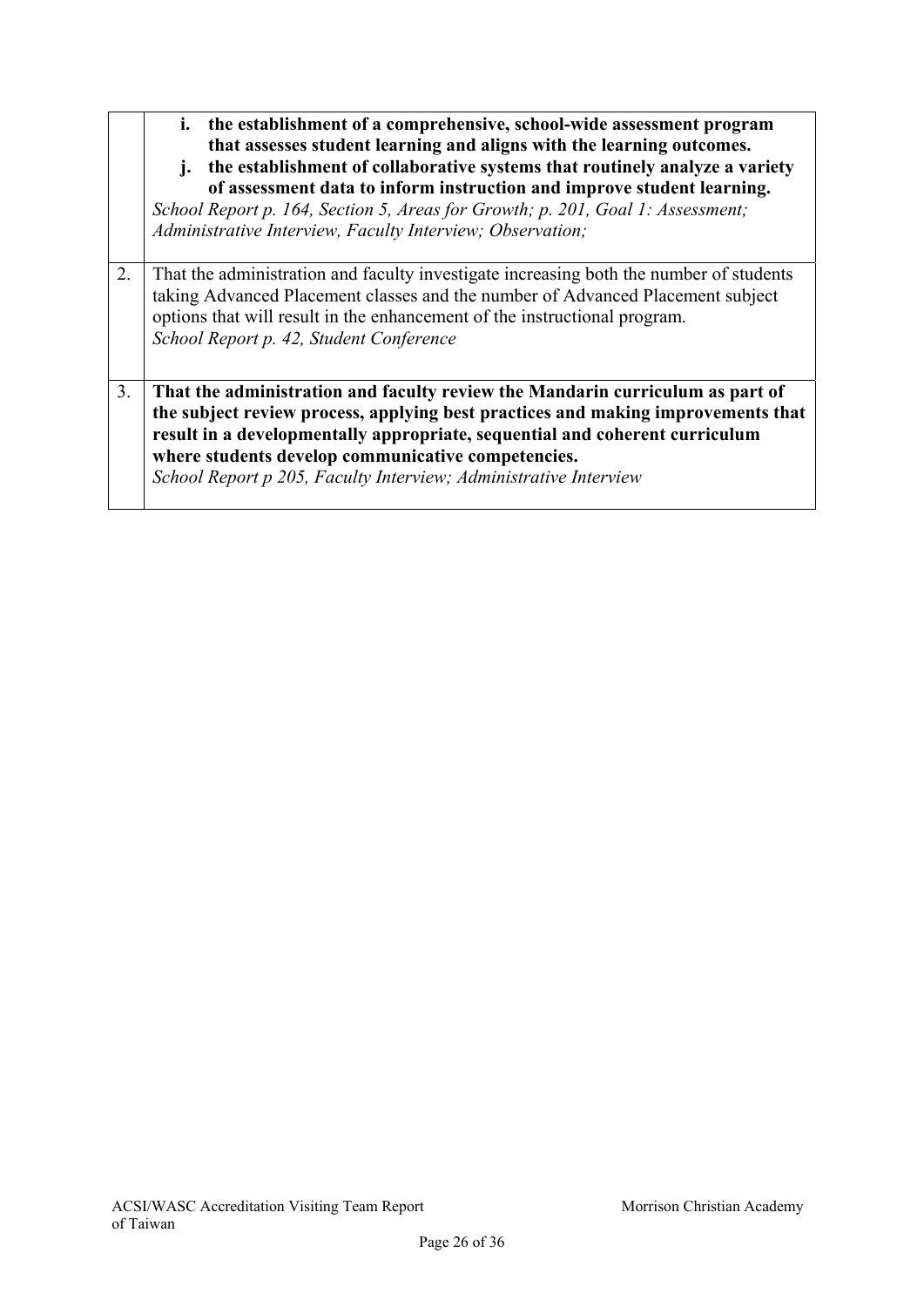# **Section 6: Library/Technology Media Resources**

The library, technology, and media services and resources at Morrison show a commitment by the school and its staff to these important aspects of a high quality education. The library facilities on all three campuses are centrally located and full of resources that make them hubs of learning for each school. The breadth and depth of the collections in each library is commendable and shows a commitment by the department to improve them each year. The libraries are well staffed with at least one full-time certified librarian and aide at each of the three locations.

The utilization of technology by the school is evident in many areas. The school has made a significant investment to use technology effectively in the classes by committing to install SmartBoards in each of the core classrooms. The technology department is very involved in providing professional development for the faculty and is having a positive impact through its support of the classroom teachers. The system-wide training of teachers in the use of moodle is commendable and shows a commitment by Morrison to use technology in effective ways.

|    | The team commends:                                                                                                                                                                                                                                                                                                                              |
|----|-------------------------------------------------------------------------------------------------------------------------------------------------------------------------------------------------------------------------------------------------------------------------------------------------------------------------------------------------|
| 1. | The school board and administration for investing significant resources into the<br>development of high quality libraries and technology facilities which enhance the<br>opportunities for learning by all students at Morrison.<br>School Report pp, 172-173; Observation                                                                      |
| 2. | The library, technology, and media staff for making available numerous online resources<br>that can be used by staff and students for research and other important educational<br>endeavors.<br>School Report pp, 166, 169, 176; Faculty Interview; Observation                                                                                 |
| 3. | The technology department and staff for the system-wide training of teachers in the use<br>of Moodle which has increased the collaboration of faculty and staff and enhanced the<br>use of the Internet in the classroom.<br>School Report pp, 168, 175; Faculty Interview; Observation                                                         |
|    | The team recommends:                                                                                                                                                                                                                                                                                                                            |
| 1. | That the administration develop ways to provide consistent, ongoing, professional<br>development for the library and media staff to help them stay current with trends in their<br>areas of expertise and enhance their effectiveness in their roles at Morrison.<br>School Report pp, 167, 172; Faculty Interview                              |
| 2. | That the administration and technology staff investigate the use of Moodle to provide<br>online classes that will increase the options in course scheduling and give students the<br>opportunity to learn through a new and ever increasing medium.<br>School Report pp, 175; Faculty Interview                                                 |
| 3. | That the administration further enhance the technology infrastructure by providing<br>sufficient and effective technical support, appropriate professional development<br>opportunities and when appropriate, increased funding to support the integration of<br>technology throughout the curriculum. Faculty Interview; Classroom Observation |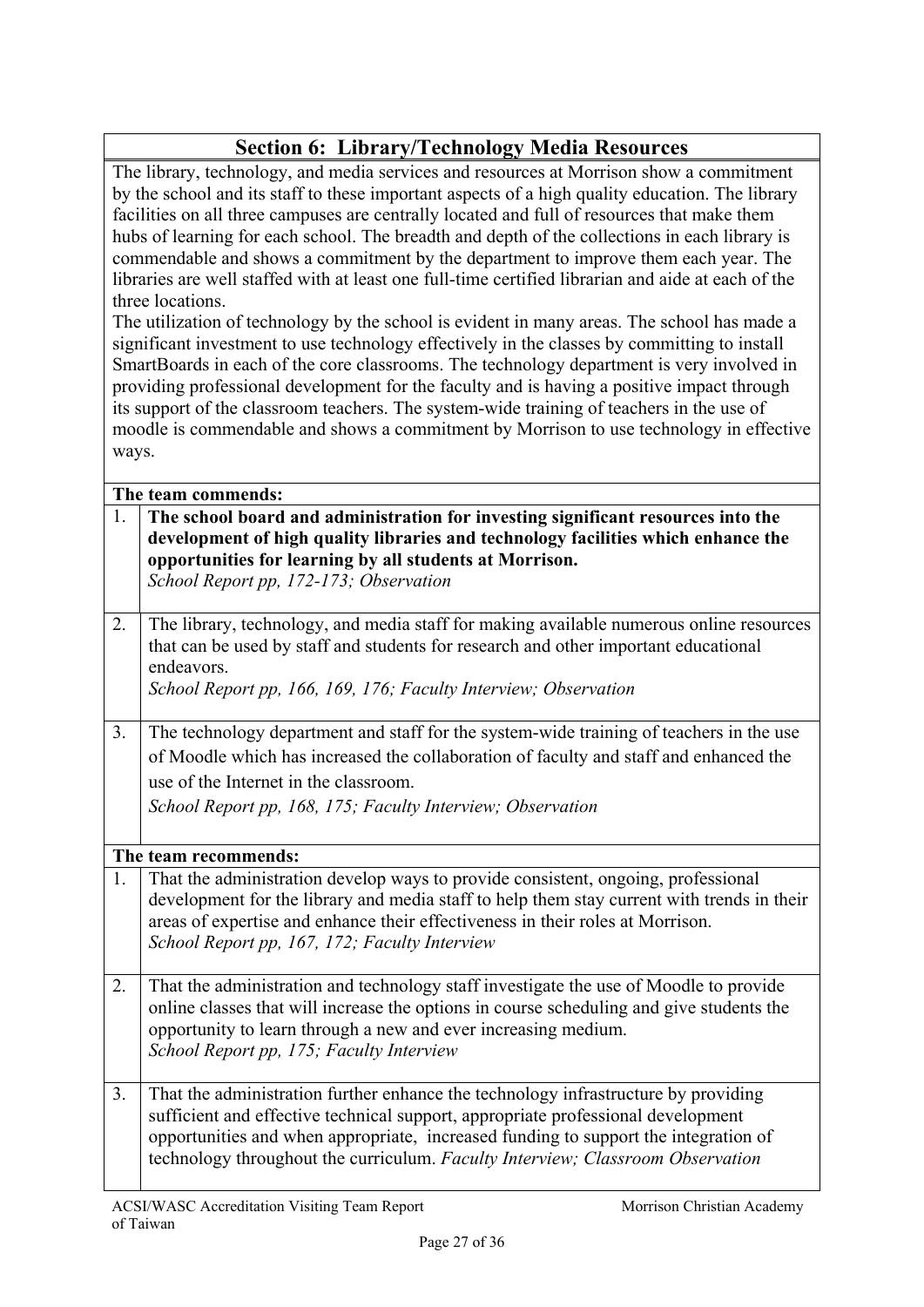| 4. | That the administration and technology department further enhance the use of the                                                                                           |
|----|----------------------------------------------------------------------------------------------------------------------------------------------------------------------------|
|    | classroom SmartBoards through systematic professional development and training that<br>will encourage the teachers to use them to inspire higher level thinking from their |
|    | students.                                                                                                                                                                  |
|    | Faculty Interview; Classroom Observation                                                                                                                                   |
|    |                                                                                                                                                                            |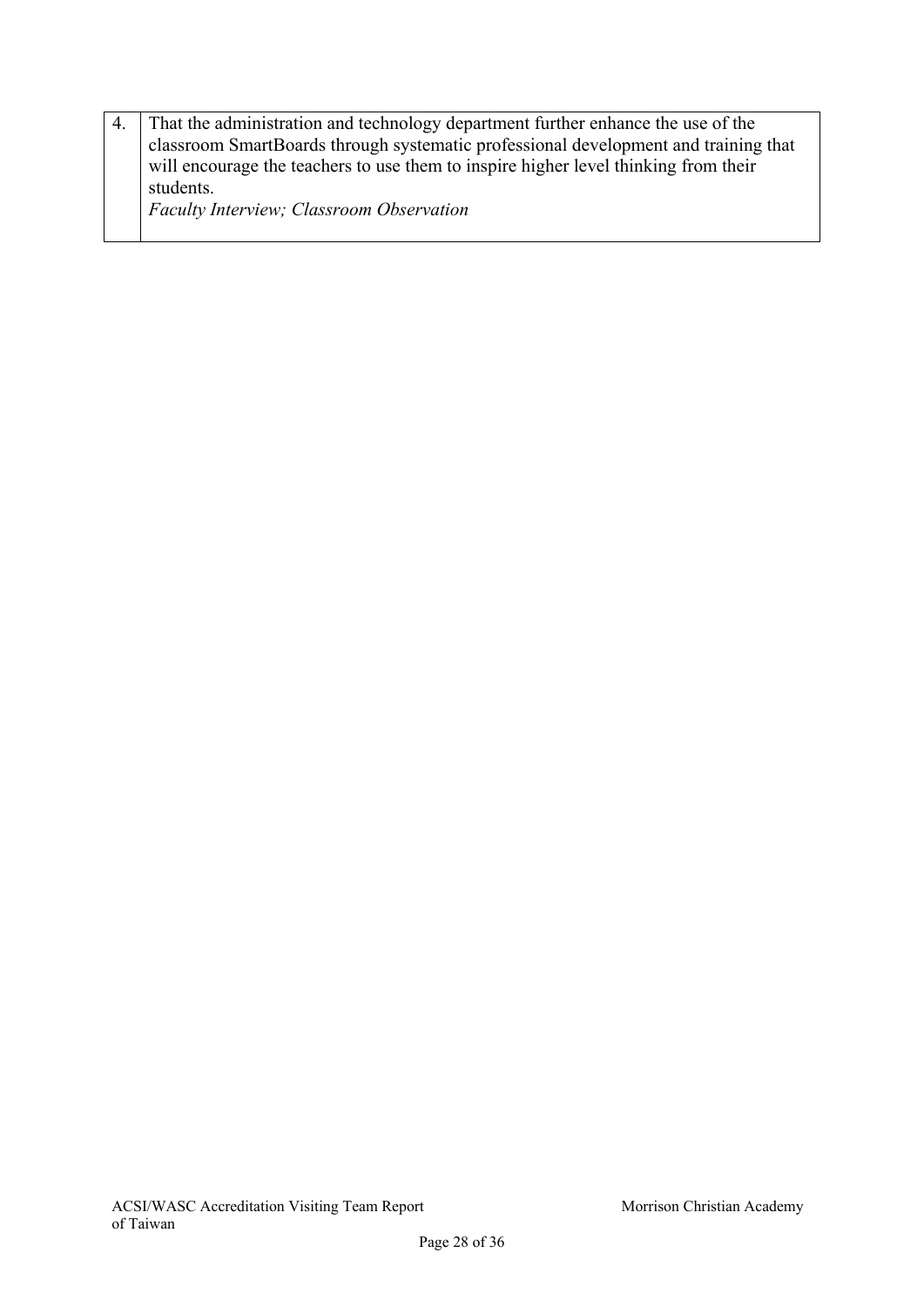# **Section 7: Crisis Planning, Safety, Health, and Food Services/Nutrition**

Morrison faces several unique challenges in having multiple campuses. However, the school has established consistent medical procedures for each campus including accident reports and adherence to CDC immunization requirements throughout the school. Each campus also has its own earthquake, fire, and bombing raid drills and designated protocols for natural disasters or other emergencies.

Morrison offers four different food service programs to its students due to having three distinct campuses. The programs go from a full hot lunch offerings at MAK with outside vendors to having parents and helpers provide lunchtime assistance during three eating shifts at MAB. Overall, the school is sensitive to the needs of having a quality lunch/food service program and is seeking ways to make that happen within its current confines of space. The Taichung campus will have a new cafeteria in April which allow students to have a choice of Western or Asian foods. The boarding program provides meals for boarding students.

|                | The team commends:                                                                                                                                                                                                                                                                             |  |
|----------------|------------------------------------------------------------------------------------------------------------------------------------------------------------------------------------------------------------------------------------------------------------------------------------------------|--|
| 1.             | The administration for responding to the parents' desire for more healthy lunch choices,<br>resulting in a school climate of acceptance and open communication.                                                                                                                                |  |
|                | School Report p.181-182; Parent Conference                                                                                                                                                                                                                                                     |  |
| 2.             | The administration for developing a detailed, well-organized crisis management plan to<br>provide an environment where students and staff are not distracted from the educational<br>mission by safety concerns.<br>School Report p. 180-182; Administration Interview; Crisis Management Plan |  |
| 3 <sub>1</sub> | The administration for establishing a system to communicate with parents (i.e. telephone<br>tree, email, and radio) during a crisis, which enables parents to know what to do in an<br>emergency situation.<br>School Report p. 180-182; Administration Interview; Crisis Management Plan      |  |
| 4.             | The administration for regularly training staff and students in how to respond to local<br>emergencies and to raise the level of preparedness.<br>School Report p. 182; Administration Interview                                                                                               |  |
| 5.             | The board and administration for providing a safe and secure environment which gives<br>students a sense of peace and allows students to focus on learning.<br>School Report p. 182; Administration Interview, Faculty Interview; Parent Conference;<br><b>Student Conference</b>              |  |
|                | The team recommends:                                                                                                                                                                                                                                                                           |  |
| 1.             | That the Bethany administration continue its pursuit of providing adequate lunch room<br>space for its students which, will enhance the lunchroom experience.<br>School Report p. 181-182; Observation                                                                                         |  |
| 2.             | That the administration consider ways to provide a parent orientation to communicate<br>the school's crisis plan, so parents will be adequately prepared in the event of a school<br>crisis.<br>School Report p. 183, Continuous School Improvement Plan; Administration Interview             |  |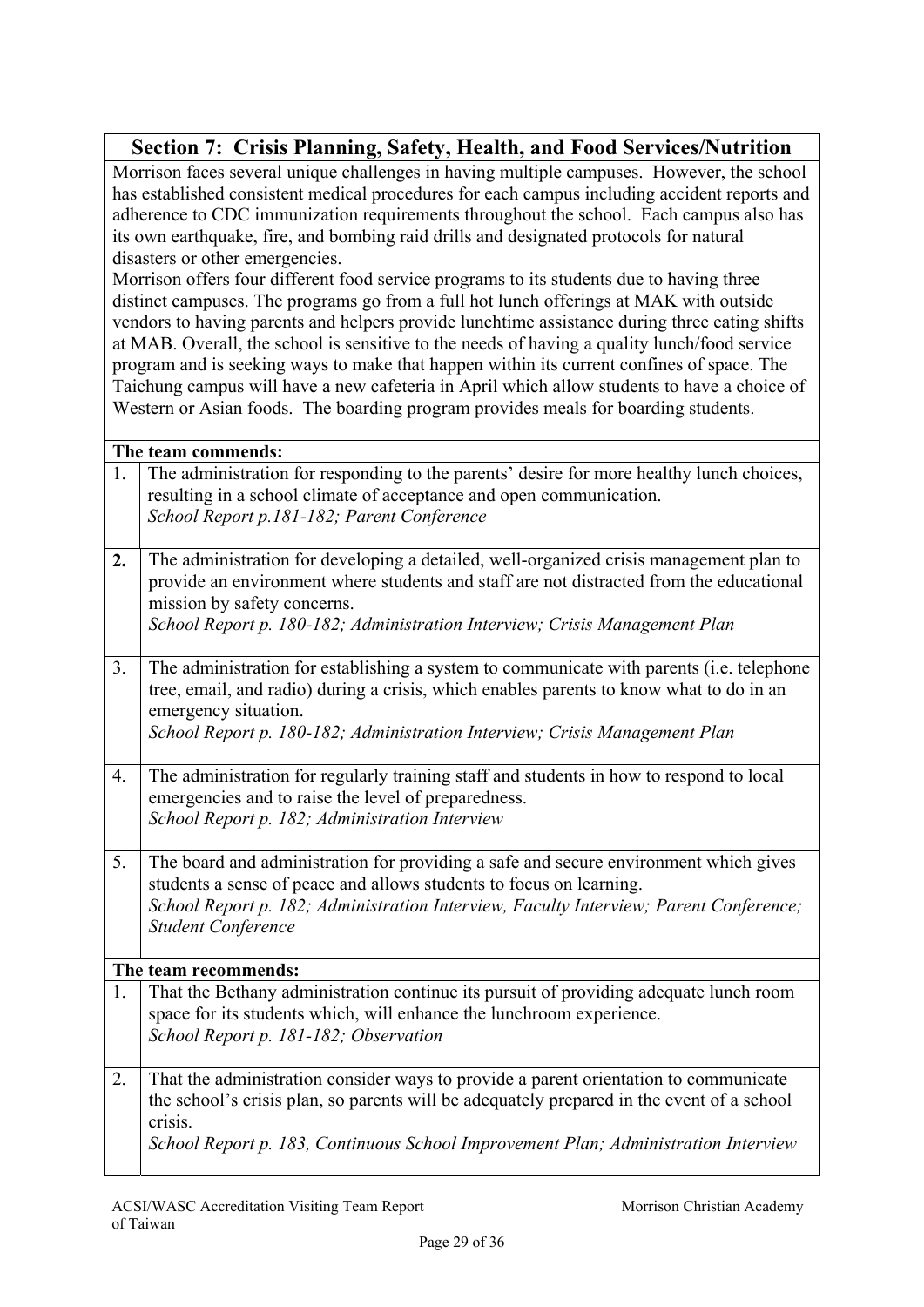| 3  | That the administration establish lunchroom standards that meet USDA standards to<br>provide a nutritious meal in a healthy environment.<br>School Report p. 183, Continuous School Improvement Plan; Administration Interview;<br>Parent Interview; Faculty Interview        |
|----|-------------------------------------------------------------------------------------------------------------------------------------------------------------------------------------------------------------------------------------------------------------------------------|
| 4. | That the administration and faculty evaluate if it is possible for the faculty to continue<br>instruction online in case of pandemic crisis so the learning process is not interrupted.<br>School Report p. 183, Continuous School Improvement Plan; Administration Interview |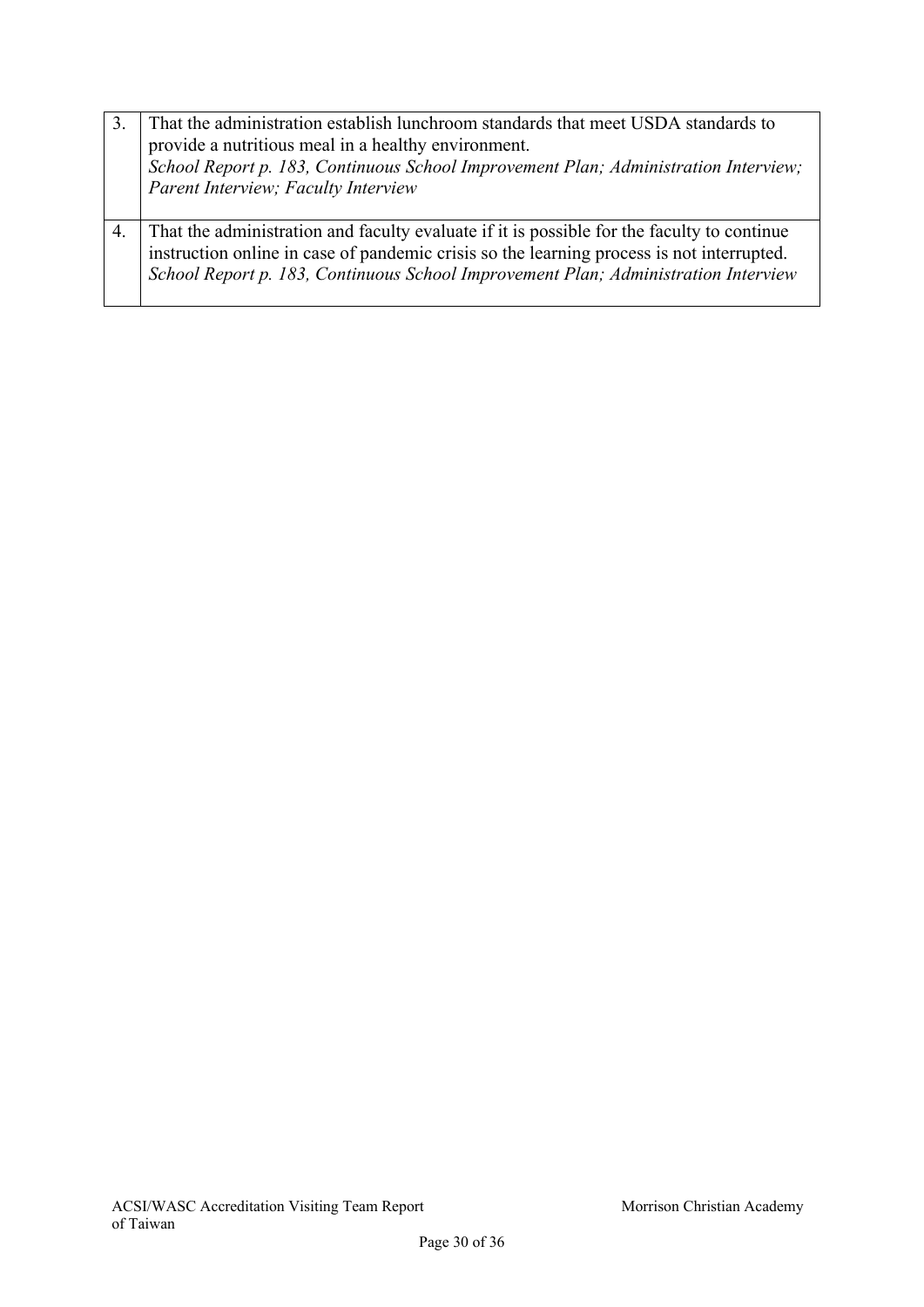# **Section 8: Facilities, Environment, and Transportation**

All instructional and ancillary facilities meet all legal standards for safety, fire protection, sanitation, and health and are approved for occupancy annually. Each campus works very closely with the local authorities such as the fire marshal to ensure that building codes and emergency drills are within the local requirements. As such, the school's safety plan and physical plant are compliant with local regulations.

Morrison maintains safe and orderly campuses, facilities, services and equipment. Facility audits are carried out each year to assess the safety and compliance issues. Policies are in place for annual facility inspections. Funds are held for future building projects. Morrison campuses are all perceived as being safe. Drugs, alcohol, weapons, profanity, harassment and vandalism are not issues faced by the school except on rare occasions.

Bethany Campus has excellent facilities that ensure that learning can take place for students. Classrooms are large and well-lit. The school has two music rooms, a multi-purpose room, an art and art storage room and several other multi-use areas. The large gymnasium has shower and changing facilities and all students from  $4<sup>th</sup>$  grade up are required to change for PE. There is also a fitness room fitted out with a range of exercise and weights machines, and a multipurpose PE space which provides a useful additional PE and exercise area, as well as space for after-school activities such as ballet. Major school improvements have been carried out (summers of 2007 and 2008). All core classrooms moved upstairs into naturally lighted areas, with the primary and secondary sections of the school relocated to separate wings. Extra property has been leased and developed in B1 which has doubled the library/media center and includes a computer lab; it also provided space for a student and parent kitchen. On B2, the old music room was transformed into a modern multi-purpose room. Every core classroom has an interactive electronic whiteboard with a special carpeted space in front where students can sit for instruction. Further renovations are planned, including, the extension of the science laboratory to include more space and a prep room and possibly a language laboratory. Externally, there is a large, open and safe soft-surface playground area with a wide range of climbing and other activity equipment. There is also a netted ball area under cover and an open basketball court size play space.

Bethany drivers and vehicles comply with all local regulations. Procedures are in place to assure that student safety is not at risk. There is no school provision for student transportation before and after school, but sports and field trip transportation is arranged through the General Manager's office. He monitors the safety and security standards and ensures that the bus company follows Government regulations.

The Kaohsiung campus, which was purpose built in 2000, has been extremely well maintained. It is clean, and maintenance has clearly been exemplary. The bus service is contracted out – four buses run daily – as are the cleaning and meal services. There is good control of the services provided by the contractors, good process in getting bids for these services, and all function effectively. With the lunch and bus services, the parents pay the school for these services, and the school pays the contractors, giving the school control over the entire process. The transportation system works smoothly and efficiently.

In the school at Kaohsiung, each grade (elementary) and subject (secondary) has its own classroom. In addition, there is a full size gym, library, computer lab, science lab, two music rooms, Chinese room, guidance office, two ELL rooms, conference room, three large fields,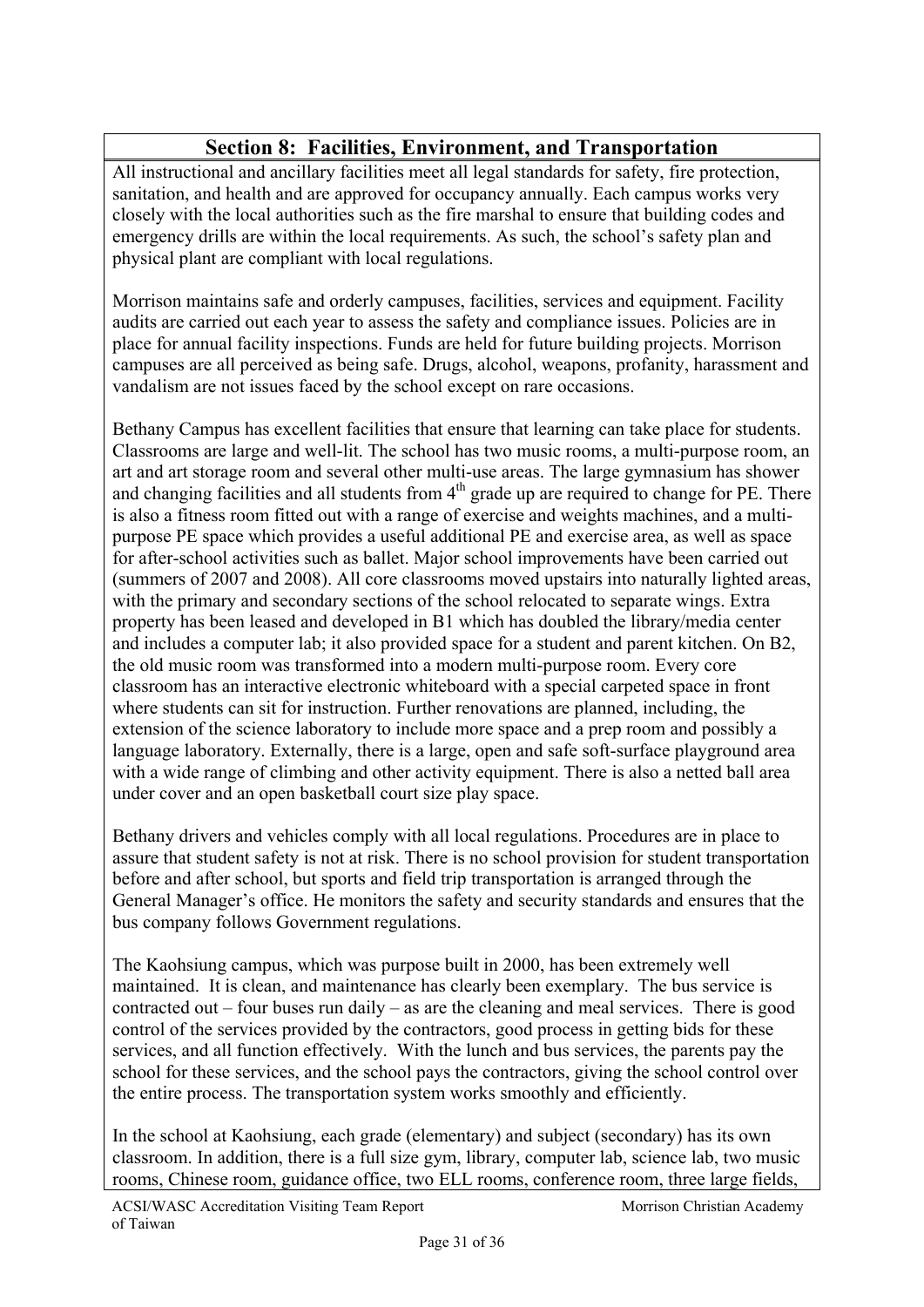300m track, weight room, covered play area, and office area. There is central airconditioning, and this year, ceiling fans were installed in all classrooms. Each classroom has a computer, projector, SmartBoard, and sound system. Landscaping has been tastefully done, and the initial appearance of the campus for a first time visitor would assuredly be a positive one. The school is located somewhat out of the city, which means that the students travel a bit longer on the buses than might have been ideal, but its location enables the school to service a wider area than would have been true had they been located in town. The Taichung campus is in the midst of a substantial site development program in which the following new facilities are being completed for student use in the fall of 2009:

- Elementary school
- Middle school
- Library center K-12
- Cafeteria
- Dormitories
- Staff Housing

Several changes have been implemented at the Taichung campus to improve biking and driving safely on campus. Other recent improvements on the Taichung campus included the re-paving of the back parking lot the installation of A/C in the gym, the re-tiling of the swimming pool. At all sites, a monthly inspection is required for all school vehicles, the results of which are reported to the General Manager*.* 

#### **The team commends:**

1. **The board and administration are to be commended for developing and maintaining spacious, light, attractive, clean and safe facilities of sufficient size for current student body, thus encouraging self-esteem and positive attitudes to teaching and learning. Particularly to be commended are the renovations of Bethany Campus and the new buildings and staff housing under construction at Taichung, both of which are a major achievement in the current financial climate.**  *School Report p.189; PAC Meeting – 8th March 2009; Campus Observations; Parent Conference; Faculty Conference; Administration Interview; Student Conference*

2. The board for its comprehensive and effective strategy to evaluate future accommodation needs for Bethany Campus, which has resulted both in short term renovations to considerably improve the learning facilities and in longer term plans for lobbying for and building a new campus with improved sports facilities. *School Report pp. 70-7,186; Board Minutes 05/2007; PAC meeting - 8th March 09; Administrative Interview* 

#### **The team recommends that:**

1. That the board continue to lobby the Government for a new, larger Bethany campus and sports field site, in order to ensure that facilities continue to be suitable for the size of the school and its programs and enhance the quality instructional programs for the students. In addition, that the Board develops a financial plan that would enable this development to happen when the opportunity arises. *School Report p.188; Board Conference; Parent Conference; Student Conference; Administrative Interview*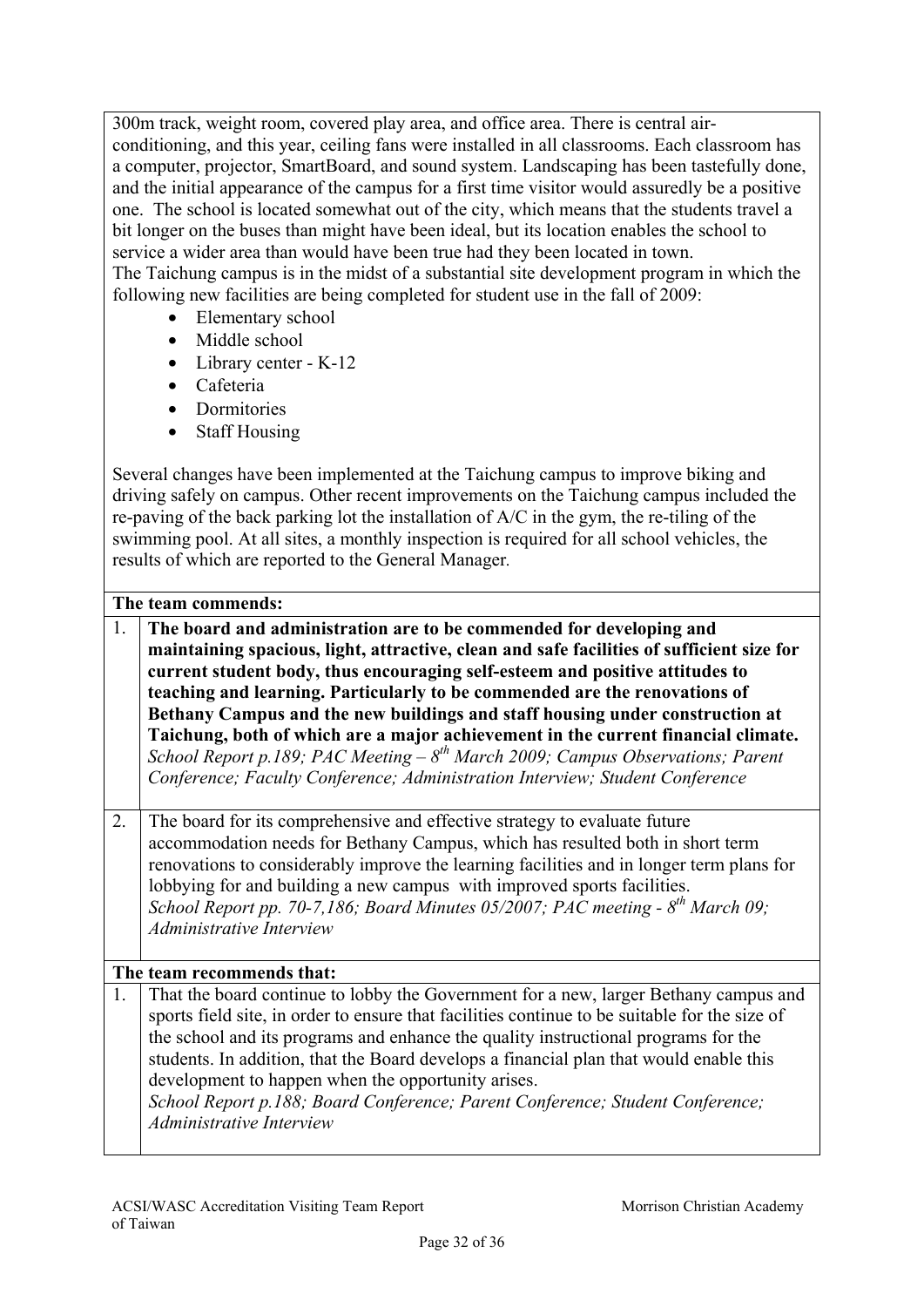#### **Section 9: Character, Values, and Spiritual Development of Students**

Character, values and spiritual development are foundational to the education provided by Morrison Christian Academy. The mission, philosophy, and "Vision for Our Learners" statements clearly communicate Morrison's dedication to fostering growth in each of these areas. It is the staff and faculty of Morrison who are most important in maintaining the school's focus on fostering each student's spiritual growth and development of character and values. They are strong believers who seek to model and teach students to live lives characterized by respect, compassion, and biblical morals through their actions and words in the classroom, on the athletic field, and in all interactions with students, parents and other faculty. Students recognize and appreciate the models of love and care their teachers provide. In addition, direct Bible instruction is provided by qualified staff through regular Bible classes and chapels each week at each grade level. Other opportunities such as meetings of student discipleship groups and an annual spiritual emphasis week are provided for students to gain deeper insight into the Word, greater understanding of biblical principles, and greater formation of personal character. The school is striving to integrate service into the curriculum better through a partnership with World Vision and the addition of required community service hours in Bible class.

#### **The team commends:**

| The school administration and staff for providing a consistent and clear model of         |
|-------------------------------------------------------------------------------------------|
| Christian living for students and for ensuring that students have ample opportunity to be |
| introduced to and grow in Christ through daily Bible classes, weekly chapels, and         |
| spiritual emphasis weeks which have resulted in numerous students accepting Christ as     |
| their savior and a student body with great character and spiritual strength.              |
| 08 Student Survey Analysis - Beliefs; MCA School Characteristics Survey: Students 08;     |
| DAP Summary 2007/2008; 2008 MCS Alumni Survey; Faculty Interview, Parent and              |
| <b>Students Conferences</b>                                                               |
|                                                                                           |

2. **The administration and staff for implementing professional development opportunities in the area of integrating a Biblical Worldview into instruction, which has resulted in increased teacher comfort in the area of Biblical integration and a strong sense among students of what it means to be a spiritual discerner.**  *School Report p. 110-111; 2.07&08 Teacher Next Steps Survey; Grade 5 Bible Survey Data 06-08; Grade 8 Bible Survey Date 06-08; Grade 12 Bible Survey 07-08; Faculty Interview; Parent Conference; Student Conference; Administration Interview; VFOL* 

3. The administration, staff and students for creating and maintaining a school environment characterized by compassion and caring consistent with biblical teaching in which all students from various cultural and religious backgrounds feel safe and accepted. *DAP Summary 2007/2008; MC School Characteristics Survey: Students 08; MCA 2007 Staff Survey; Student and Parent Conference*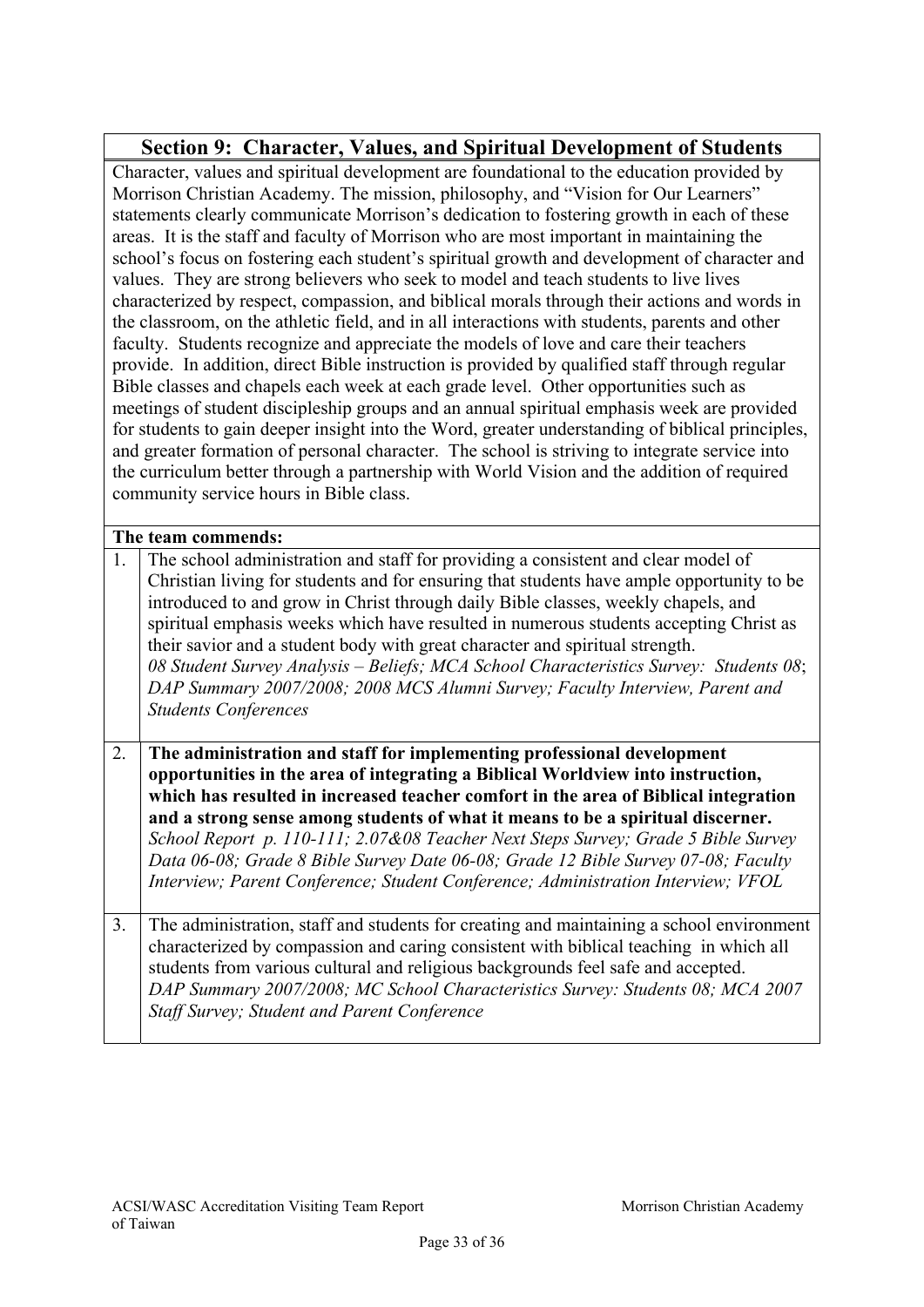| 4. | The Bethany administration and faculty for the effective programs that they have<br>introduced which have raised the profile and awareness amongst students of the VFOL,<br>so that they are now very aware of and responsive to the character development aspect<br>of the school curriculum demonstrated by a student body that is notably polite,<br>respectful, caring and supportive of each other.<br>Student Council Meeting; Administration Interview; Observation, PAC meeting $-8^{th}$<br>March 2009 |
|----|-----------------------------------------------------------------------------------------------------------------------------------------------------------------------------------------------------------------------------------------------------------------------------------------------------------------------------------------------------------------------------------------------------------------------------------------------------------------------------------------------------------------|
|    | The team recommends:                                                                                                                                                                                                                                                                                                                                                                                                                                                                                            |
| 1. | That the faculty develop and implement a more systematic and sustainable service<br>program to provide students with increased opportunities to serve outside the<br>school walls.<br>MCA School Characteristics Survey; 2008-2009 School Improvement Plan; Faculty<br>Interview                                                                                                                                                                                                                                |
| 2. | That the faculty restructure the Bible program to include service learning and guidance<br>classes in addition to direct Biblical instruction in order to better equip students for<br>living lives of service.<br>School Report p. 193; School Characteristics Survey; Faculty Interview                                                                                                                                                                                                                       |
| 3. | The administration and faculty of all three campuses share good practice as to how<br>student awareness and engagement with the VFOL can be raised, thus enabling students<br>in all three locations to become specifically and intuitively aware of these aspects of<br>their own character development.<br>Student Conference, Observation                                                                                                                                                                    |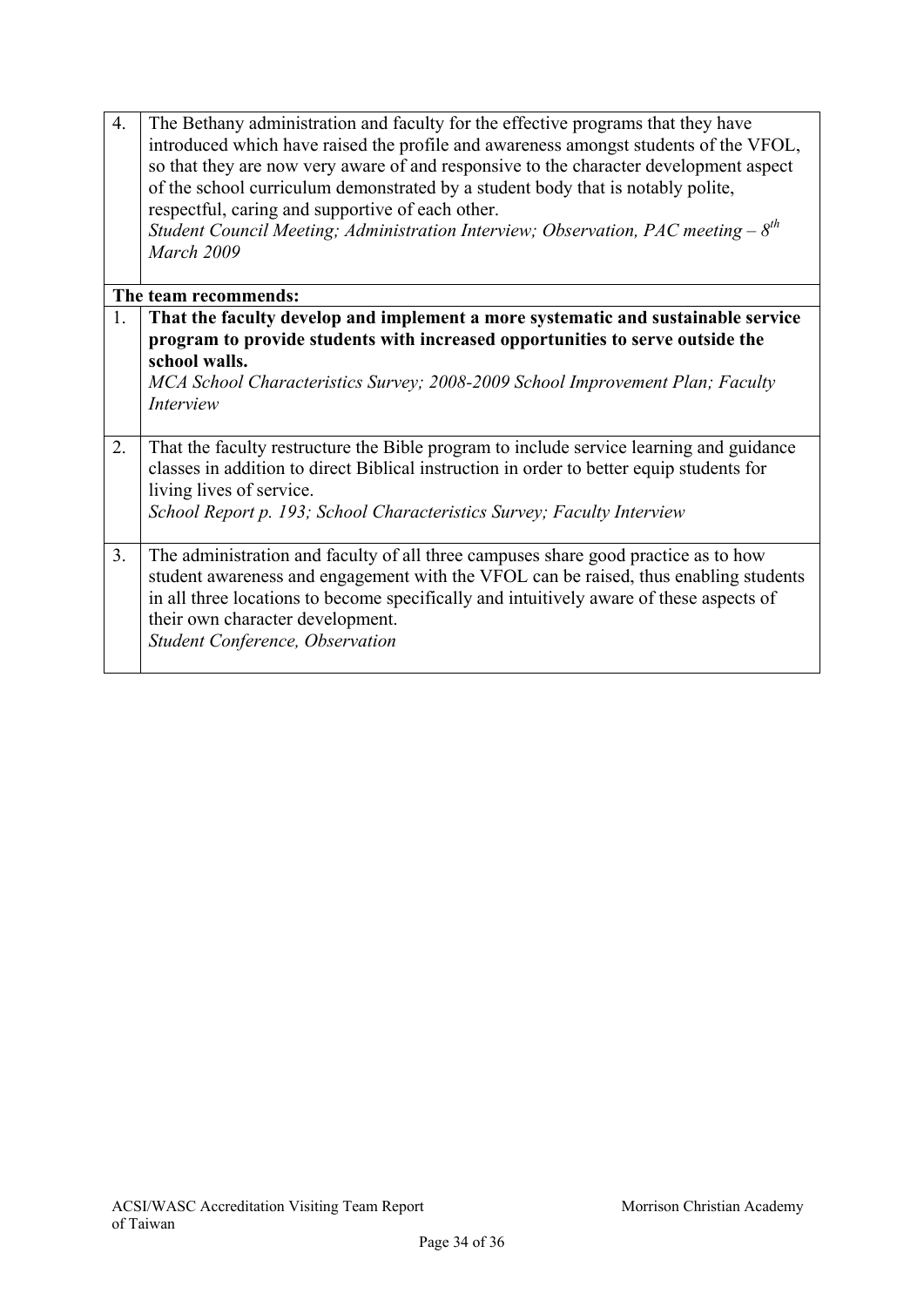### **Section 10: Continuous School Improvement**

Morrison Christian Academy is committed to the accomplishment of a school-wide action plan to address the school's identified areas of greatest need in support of high achievement for all students. Morrison Christian Academy's leadership facilitates school improvement which focuses on having

- a. plans of action that will enhance quality learning for all students,
- b. school community support and involvement,
- c. plans that effectively guide the work of the school, and
- d. accountability through monitoring of the school-wide action plans

As part of the self study process the school community worked collaboratively to formulate a plan for improvement and in fact initiated the first steps in accomplishing these goals. The plan was developed from a system-wide SWOT Analysis

(Strength/Weaknesses/Opportunities/Threats), the accreditation self-study process, surveys, Developmental Asset Profile (DAP) results as conclusions drawn from *Vision for Our Learners*, and assessment results.

The school-wide action plan developed through the self study identified four growth areas which are as follows:

- Assessment: Build capacity in formative assessments for learning and enhance summative assessments of learning that will be used to drive decision making to improve student achievement.
- Collaboration: Continue cultivating a collaborative learning community.
- Mandarin Language: Equip students to communicate more effectively in a global society.
- Christian Service: Provide guided opportunities for students to learn and experience compassion, generosity, and authentic Christian living outside the classroom.

These growth areas were specifically integrated with the school's VFOLs (*Vision For Our Learners*). The necessary resources, along with appropriate personnel, were committed to the fulfillment of the school action plans.

The Visiting Committee confirmed that the growth areas identified by the school were truly integral to the school's continuous development and augmented the areas for growth with additional major recommendations drawn from the school's self study. The school's leadership acknowledges that the additional recommendations are substantive and is prepared to augment the original action plan to incorporate the additional areas for growth. When completed the revised action plan will be submitted to the ACSI and WASC offices.

The strong support evidenced by conferences with all the stakeholders reveals that Morrison Christian Academy has the leadership and the ability to implement and monitor the schoolwide action plan.